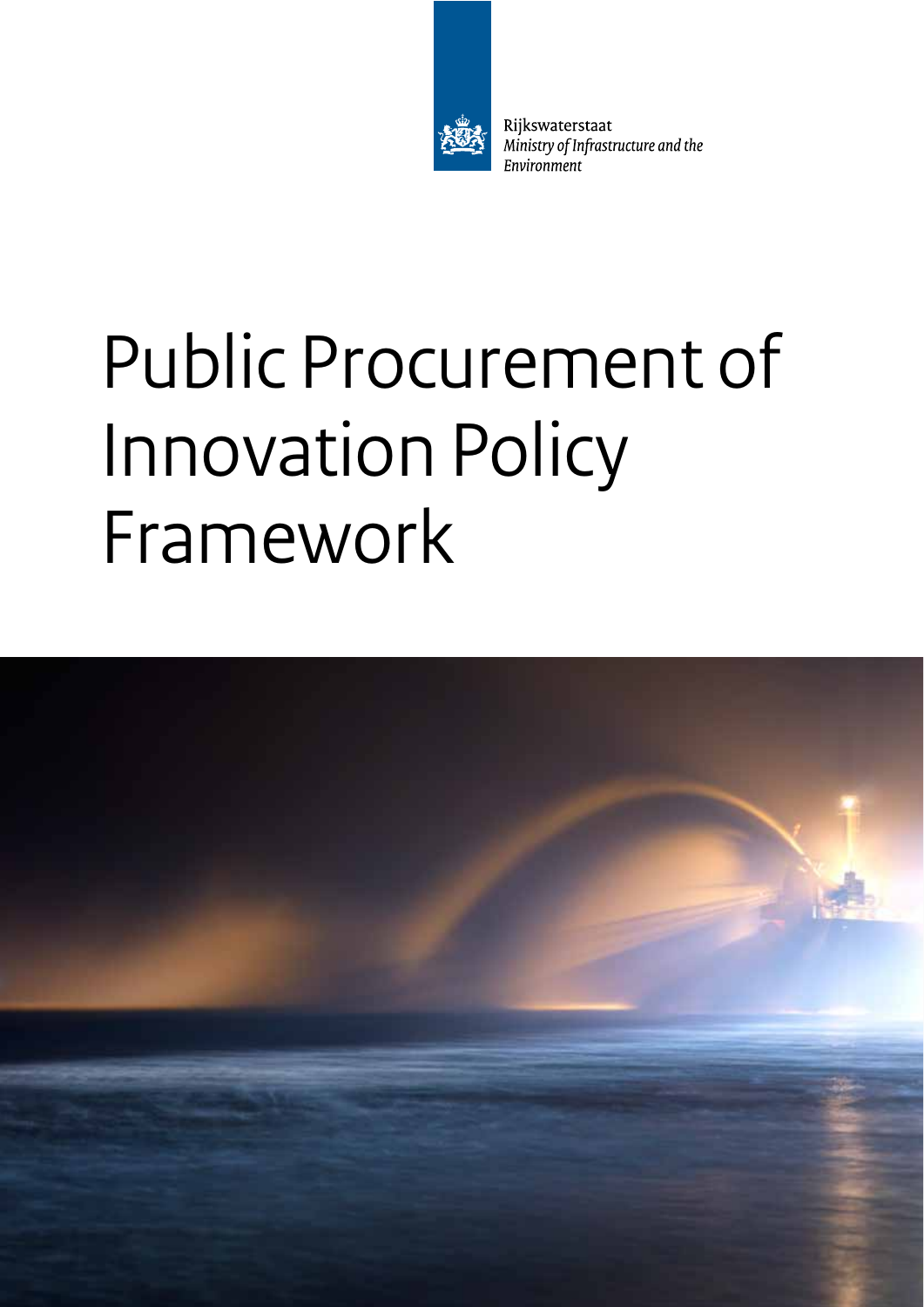## Preface

**The weather is becoming more extreme, roads are being used more intensively and information technology is radically changing our world. Rijkswaterstaat is faced with quite a challenge – a challenge that can only be met if we join forces with market parties, knowledge institutions and other partners. Working together on innovative solutions will keep our country safe, accessible and liveable at an a ffordable cost.**

To this end, we are already on the right track. In the MultiWaterWerk project, we are designing locks for the next twenty years. In the Digital Delta project, we are working to expand the amount of water data we share with our partners. At the Brouwersdam tidal power station project, we are researching the possibilities of generating sustainable energy. And, in the CHARM project, we are working on a tra ffic control centre for the future together with road authorities from the UK and Flanders. In addition, Rijkswaterstaat is a partner in the enterprise policy that is geared towards making the Dutch industry sector more innovative and stimulating our economy.

Innovation calls for having the courage to venture o ff the beaten path and not be afraid of making mistakes. But it also calls for clear priorities, and for leadership that creates room for experimentation and frees up scarce resources for working on innovations.

This Public Procurement of Innovation Policy Framework describes the partnership and procurement arrangements Rijkswaterstaat wants to use to bring about these innovations. Rijkswaterstaat is also working on an Innovation Agenda which outlines which innovations will be given the highest priority.

An important focus in all of this is Rijkswaterstaat's outward-looking approach. Many innovations we need are already being developed, and this is something we must benefit from in full. As for urgent innovations that have yet to be developed, we are looking for partners in the 'golden triangle' – knowledge partners, market partners and public partners – to provide us with a broad basis for tackling issues.

Public procurement of innovation is a field that is still undergoing major development. I am proud that Rijkswaterstaat is making an important step forward with this policy framework. That being said, innovation is something we do together, so I invite you to help us in the brainstorming, development and innovation process. In this way, we will all be able to fully benefit from the potential of public procurement of innovation.

Jan Hendrik Dronkers Director-General of Rijkswaterstaat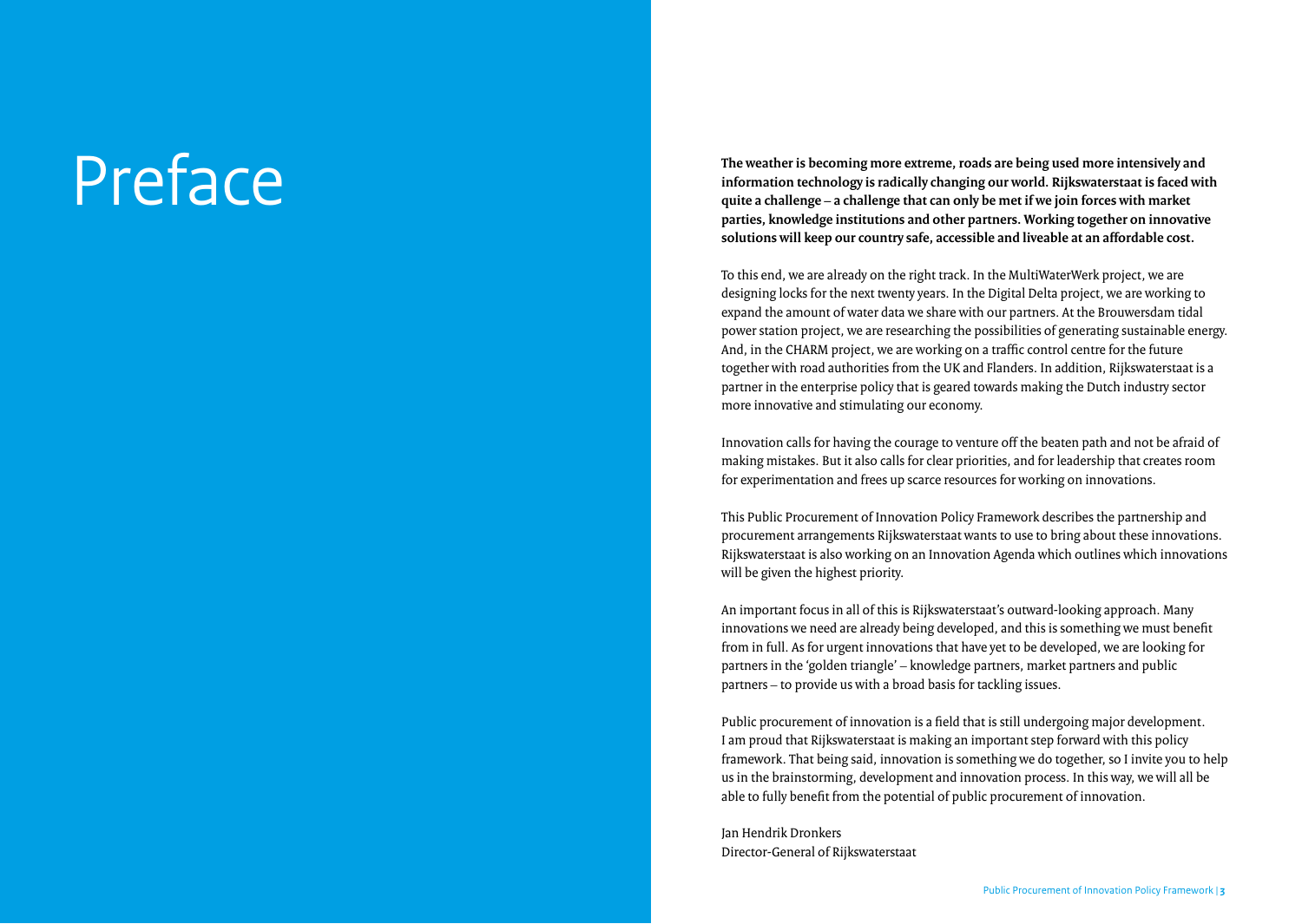## Contents **<sup>1</sup>**

|    | <b>Introduction</b>                                                                                                                                                                                                                        | 7  |
|----|--------------------------------------------------------------------------------------------------------------------------------------------------------------------------------------------------------------------------------------------|----|
| 1  | The challenges facing Rijkswaterstaat                                                                                                                                                                                                      | 11 |
| 2  | The definition of innovation                                                                                                                                                                                                               | 15 |
| 3  | Rijkswaterstaat's ambitions                                                                                                                                                                                                                | 19 |
| 4  | Process-based approach to procuring innovations                                                                                                                                                                                            | 23 |
| 5  | Approach, market mobilisation and innovation arrangements                                                                                                                                                                                  | 29 |
| 6  | Decision flowchart for the public procurement of innovation                                                                                                                                                                                |    |
|    | market approach                                                                                                                                                                                                                            | 33 |
| 7  | <b>Instruments for public procurement of innovation</b><br>7.1 Arrangements for a specific request geared to innovations<br>7.2 Contract types for innovation in Rijkswaterstaat's primary process<br>7.3 Other contract types             | 37 |
| 8  | <b>Eliminating obstacles</b>                                                                                                                                                                                                               | 45 |
| 9  | <b>Funding and financing innovations</b><br>9.1 Funding<br>9.2 Forms of financing<br>9.3 Rijkswaterstaat Innovation Fund<br>9.4 Measuring the best effort obligation                                                                       | 49 |
| 10 | Organisation and implementation - agenda and follow-up                                                                                                                                                                                     | 53 |
|    | <b>Appendices</b><br>Appendix A Decision flowchart for the public procurement of innovation<br>market approach<br>Appendix B Rijkswaterstaat as lead customer<br>Appendix C Intellectual property<br>Appendix D Pre-commercial procurement | 57 |

Key points of the policy framework **71**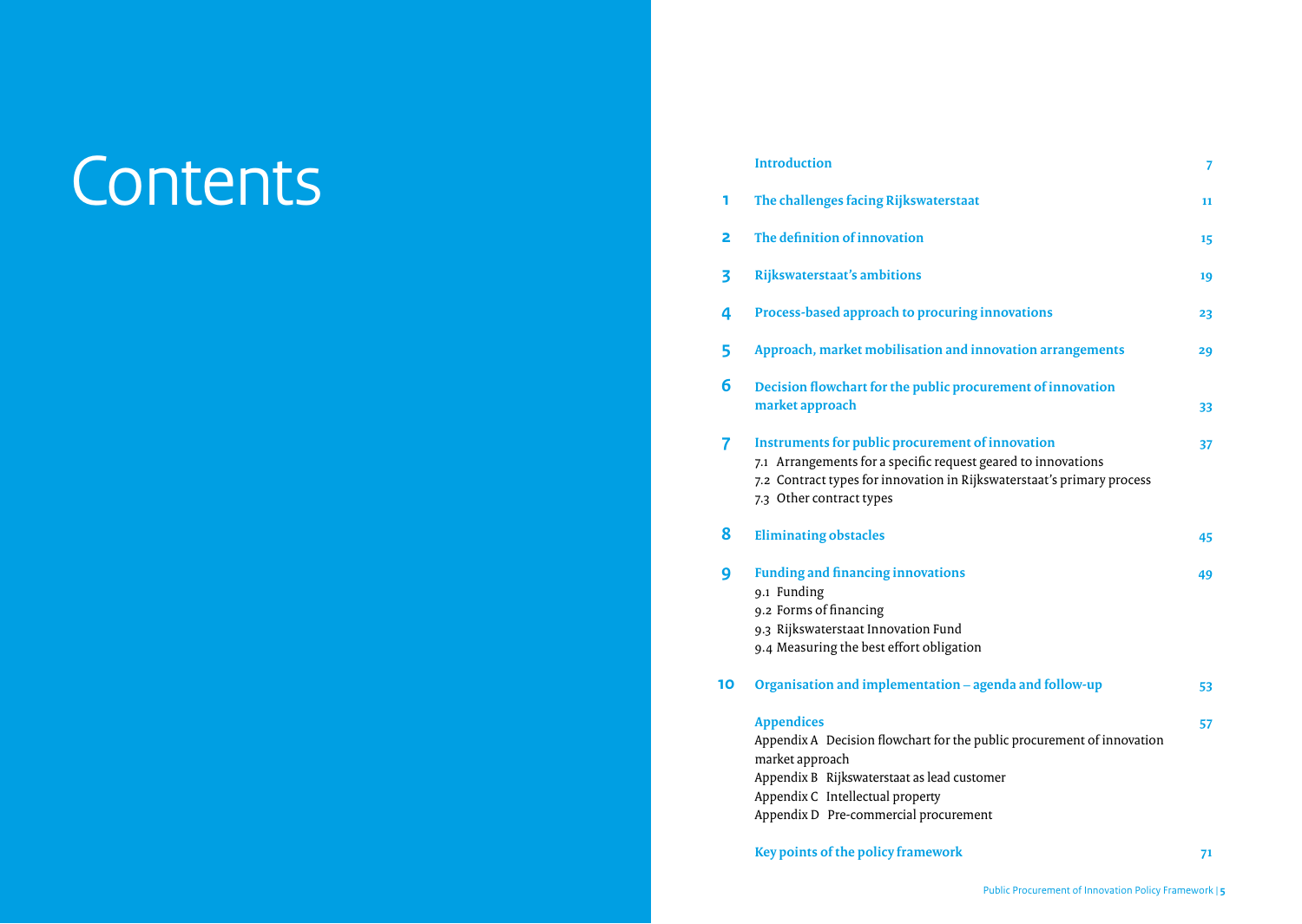# Introduction

**Rijkswaterstaat is faced with major challenges. The climate is changing, traffic is increasing while the infrastructure is ageing, technological advances are taking place at lightning speed and political and social pressures are high. And in the midst of this, Rijkswaterstaat has to make budget cuts. For many of these challenges, the traditional solutions are no longer sufficient. There is a need for new and innovative answers: innovations that lead to smarter, safer, cheaper and more sustainable performance. An innovation is not just a nice idea. It is about** *developing* **ideas and applying them in the form of products, services, processes or technologies. Rijkswaterstaat does this in consultation with the market. The present policy framework provides an outline of its approach.** 

### **Demand-driven innovation**

Rijkswaterstaat's Innovation Agenda (first formulated in 2013) outlines the organisation's own innovation needs and describes 'what' these are in concrete terms. The procurement policy plays a crucial role, as it pertains to 'how' an innovation is procured – not only because Rijkswaterstaat has chosen to pursue innovation, but also because the Dutch government has charged it with a clear target: the procurement policy of all departments must help strengthen the innovative capacity – and thus the international competitive position – of the Dutch business sector. In this context, the government is focusing primarily on the top sectors and their corresponding knowledge areas. This 'enterprise policy' has a clear guiding principle: the government is giving Dutch companies room to do business, invest, innovate and export.

### **Best efforts obligation**

To stimulate innovation, the first cabinet under Prime Minister Rutte took on the best efforts obligation to spend 2.5 percent of the procurement budget on public procurement of innovation. This naturally also applies to Rijkswaterstaat. Accordingly, with everything we purchase, we are consciously looking to develop and apply new solutions. This ultimately creates opportunities for all parties involved: companies and knowledge institutes get to provide innovations and Rijkswaterstaat gets to improve quality and performance at socially acceptable costs.

### **An eye for new developments**

To practice an effective innovation policy, Rijkswaterstaat must keep an eye out for new, promising or inevitable developments in society. Even when there is no specific organisational need, there are numerous innovative ideas that can contribute to our objectives. Yet often these ideas do not – not yet – end up in the organisation due to an insufficient consideration of the impact, a lack of resources, regulations, policy and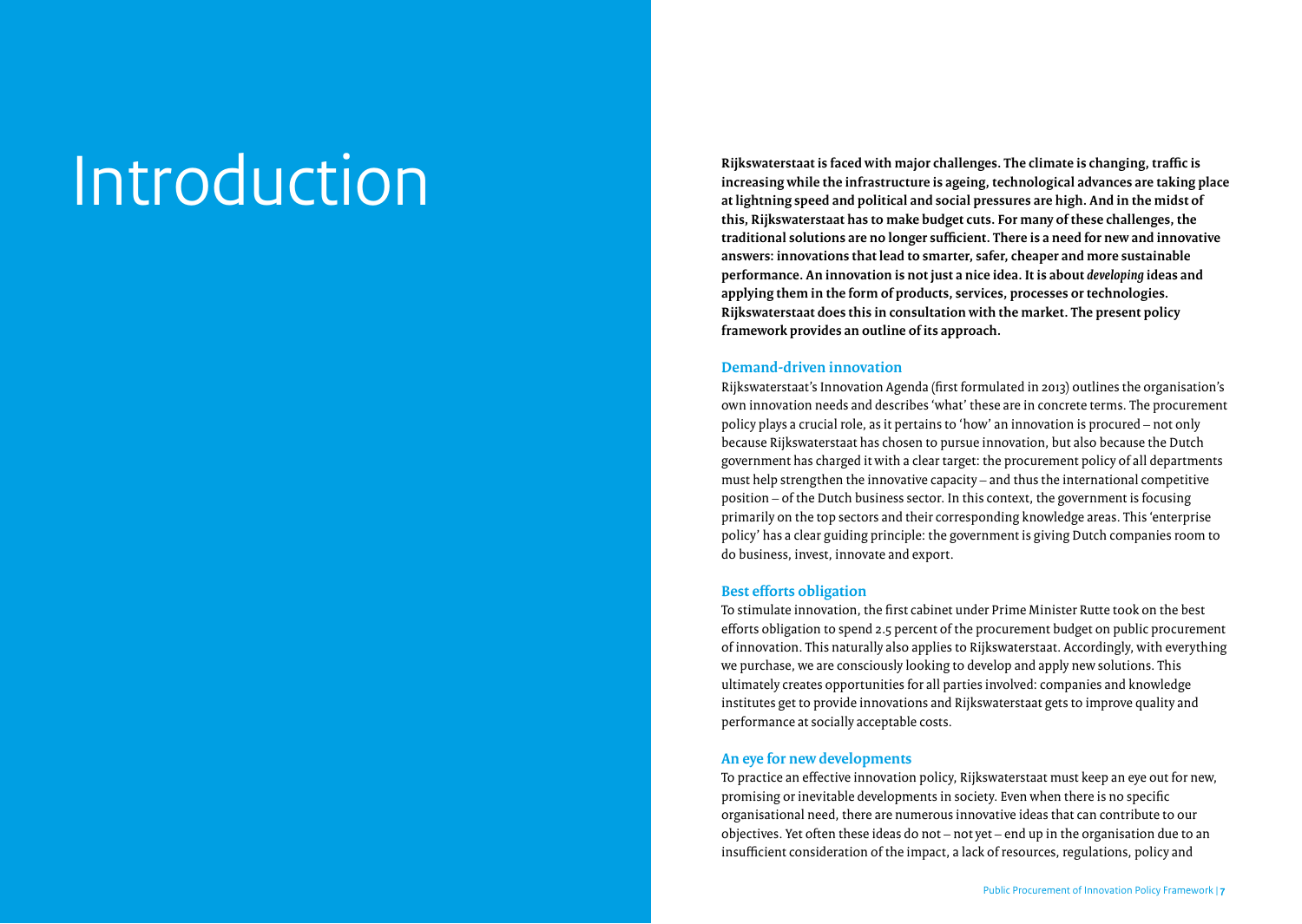existing procurement frameworks, but also due to the uncertainty that comes with innovation.

### **Making clear choices**

Public procurement of innovation requires a different way of thinking and working: interaction with other parties, investments with an uncertain future and freedom to explore new avenues. At the same time, Rijkswaterstaat has to continue pursuing the major production target with which it is tasked – on time, with the requisite quality and within the available budget. This combination requires courage and flexibility, as well as explicit agreements and clear choices: innovation must not be an end in itself.

### **A guide, but not without obligation**

This policy framework has been formulated as a practical tool for public procurement of innovation. Instead of being an instruction manual, it is a guiding framework with useful instruments for various situations. This is because in order to make the right choices, Rijkswaterstaat must keep an eye out for new developments in the market and the knowledge sector. Accordingly, the policy framework does not prescribe specific choices of instruments, as each specific situation calls for a customised solution. This does not mean that public procurement of innovation is free of obligation: the Innovation Agenda and programme indicate the innovation issues that are given priority.

### **Coordination between procurement domains**

Rijkswaterstaat aims to make optimum use of the market's innovative capacity. The organisation's four procurement domains are geared to this: Civil Engineering (in Dutch known as *Grond-, Weg- en Waterbouw*, in short *GWW*), Information Services, Knowledge, and Business Management. This Public Procurement of Innovation Policy Framework applies to all four of these domains. Coordination and cooperation between the domains is thus very important. The underlying principle is that each purchase is supported by the domain in which the corresponding innovation has been developed.

### **Ongoing evaluation**

Many instruments for public procurement of innovation are relatively new, and public commissioning parties do not have much experience with them. This also applies to Rijkswaterstaat, which is why it is important to continue evaluating how the framework is applied. After all, a lot of knowledge is still being accumulated about public procurement of innovation. For example, we have not formulated a business-IV strategy or technology policy. We often have to determine which role Rijkswaterstaat wants to play on a case-bycase basis. A prescriptive framework does not fit with this. Therefore, instead of strict



rules, this policy framework contains practical instruments that can assist in making the right choices. Many arrangements for public procurement of innovation involve cooperating with market parties and knowledge institutions. To steer this cooperation towards a win-win relationship also from a commercial standpoint, it is essential that we are familiar with each other's mutual interests and that we develop revenue models. This knowledge is not sufficiently present and must be further developed.

### **Reading guide**

In this policy framework, we will first discuss the challenges facing Rijkswaterstaat (*chapter 1*), followed by the definition of innovation (*chapter 2*) and Rijkswaterstaat's ambitions (*chapter 3*). In *chapters 4* and *5*, we will discuss the process-based approach and how we will go about public procurement of innovation, among other subjects. The heart of the policy framework lies in *chapters 6* and *7*: the 'Decision flowchart for the public procurement of innovation market approach' and the corresponding instruments. The steps of the decision flowchart are outlined in detail in *Appendix A*. In *chapters 8* and *9* we discuss how we can deal with obstacles to innovation and deploy the means for public procurement of innovation. Lastly, *chapter 10* covers the implementation agenda and takes a look ahead to the future.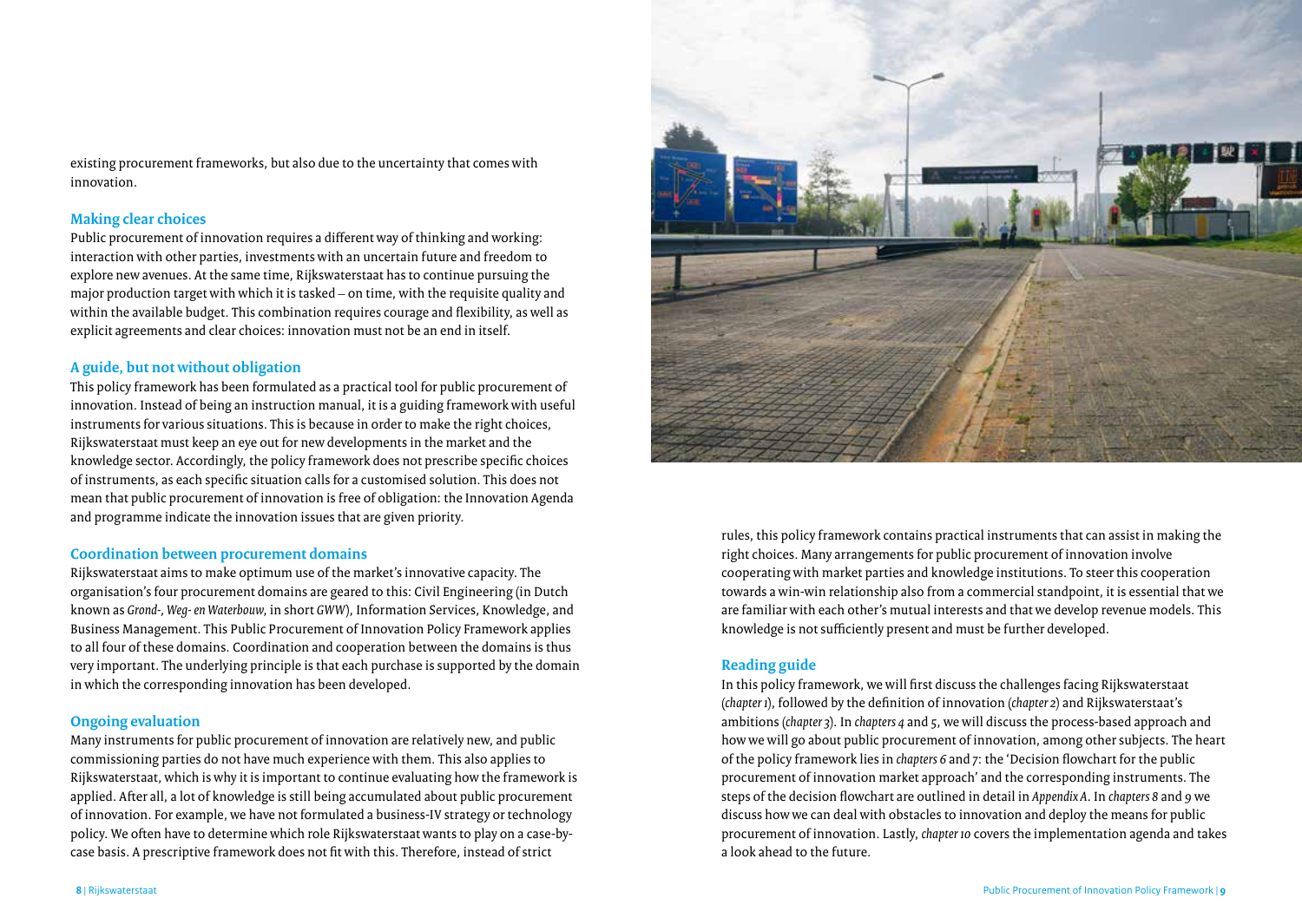# The challenges facing Rijkswaterstaat **1**

Rijkswaterstaat manages and develops the national road network, inland waterway network and water system. In this task, we are running into new challenges that we cannot take on without innovation. These challenges include:

- climate change (heavy precipitation, lengthy droughts, rising sea levels);
- ageing infrastructure, such as bridges and locks;
- rapid and complex advances in IT;
- more intensive use of roads and waterways;
- high social demands (sustainability, safety);
- a smaller government with less money to spend.

### **Innovation Agenda as a guide**

In 2013, Rijkswaterstaat's corporate innovation programme formulated the organisation's first Innovation Agenda, in close cooperation with partners from the business world and knowledge sectors. The agenda took its point of departure from Rijkswaterstaat's production target and social target, as formulated in the Strategic Knowledge and Innovation Agenda (SKIA) for Infrastructure and the Environment.

The Innovation Agenda keeps up with the latest developments and thus serves as a guide for Rijkswaterstaat's policy on public procurement of innovation. Based on the Innovation Agenda, Rijkswaterstaat will:

- decide where means (knowledge and money) can be deployed efficiently and effectively for innovation;
- consider how much money will be made available, and how it will be made available;
- flesh out the programme for involving the market and knowledge sectors for the sake of innovation.

### **Internal and external**

The Innovation Agenda plays an important internal role in the discussion regarding Rijkswaterstaat's future implementation target. What will the target look like in the long term, and with what amount of urgency and at what speed must solutions be found? The Innovation Agenda also has an important external function: by gaining insight into Rijkswaterstaat's long-term target, market parties and knowledge institutions can already begin focusing on their own initiatives and innovations which could play an important role in the future.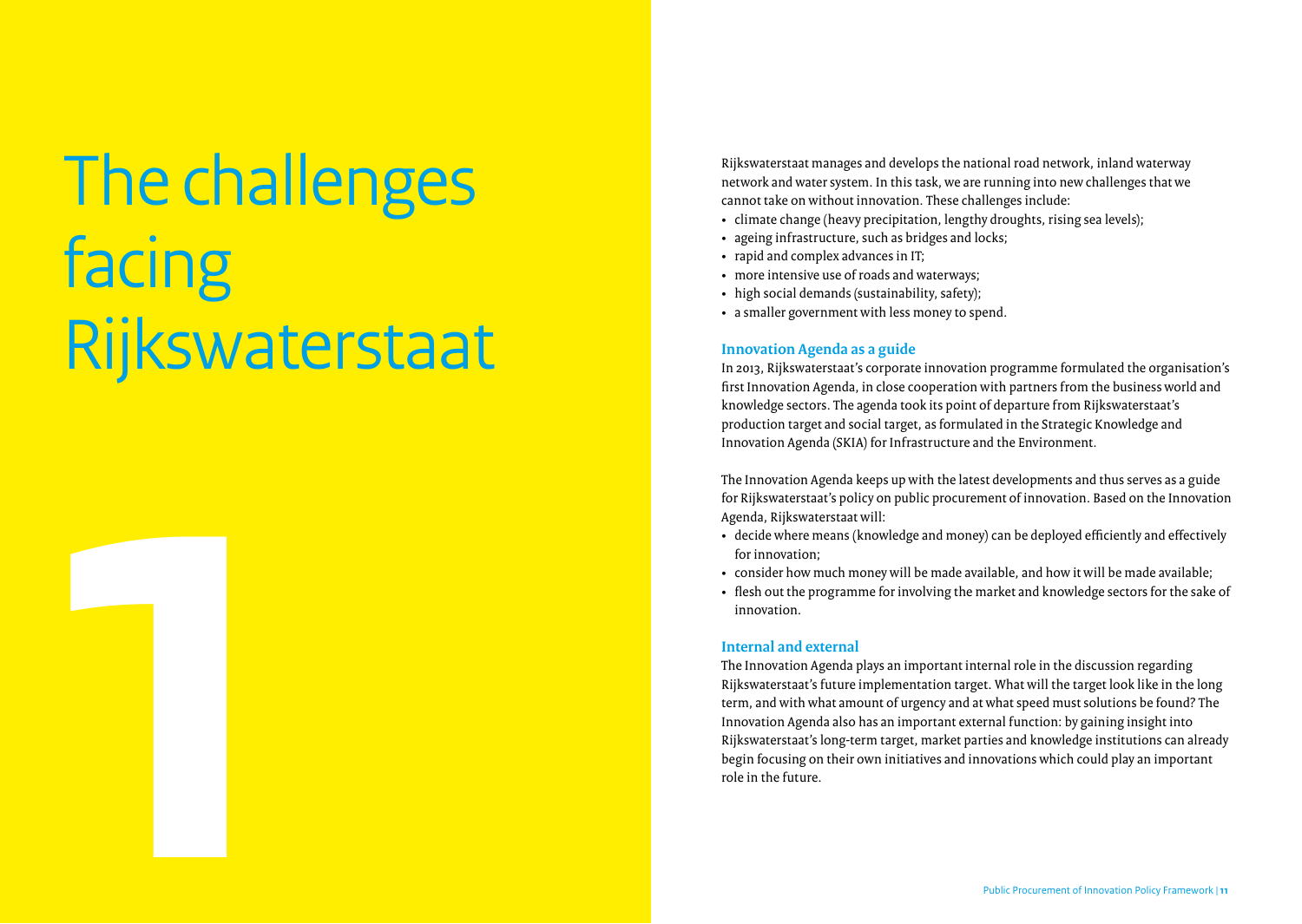### **Organising innovation processes**

In short, Rijkswaterstaat is faced with great challenges with respect to its production target. At the same time we will also have to properly set down the innovation processes within the organisation. We make a point of doing this in cooperation with partners from the market, knowledge sectors and other civil society organisations. Organising innovation processes calls for explicit decision-making and clear choices: when are traditional solutions sufficient and when is there room for innovation? But mainly, the Innovation Agenda calls for an open attitude – to new ideas, innovative contracts and arrangements in which promising initiatives can be developed.

### The Innovation Agenda provides insight

By gaining insight into Rijkswaterstaat's long-term target, market parties and knowledge institutions can already begin focusing attention on their own initiatives and innovations which could play an important role in the future.

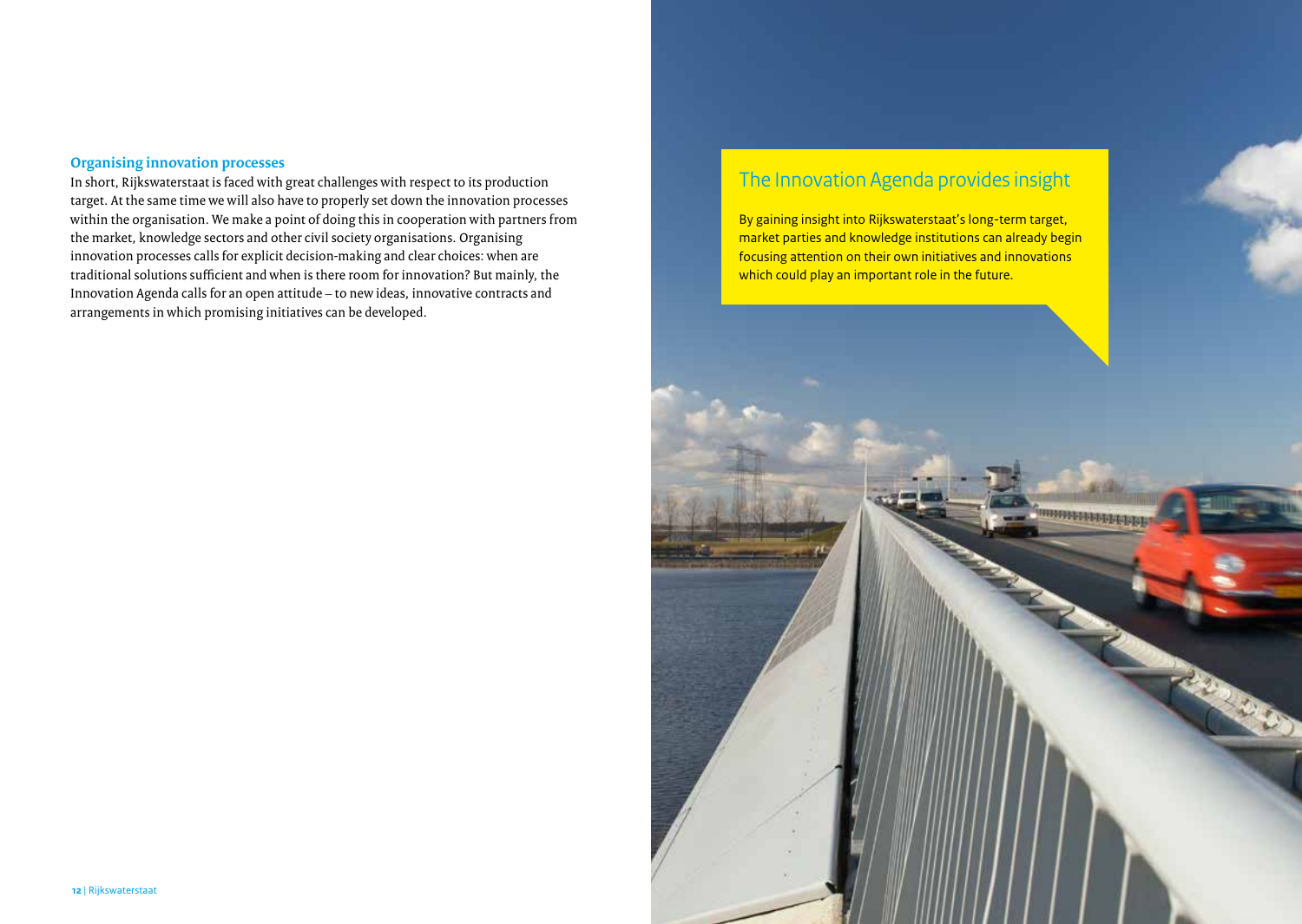# The definition of innovation

**2**

Innovation is a broad concept which can be defined in various ways. Rijkswaterstaat uses the definition described in the Dutch government's 'Letter to the Business Community' from 2011: To the top. The business policy in action. It defines innovation as:

*The development and application of new products, technologies, processes and services.*

### **Public procurement of innovation**

In our definition, public procurement of innovation is a form of public procurement that allows for innovative solutions or actively encourages private enterprises to develop and deliver innovative products, goods, works and services.

### **Added value**

Innovations add value to the functioning of an organisation. Innovation benefits from variety, but also ultimately from selection. For Rijkswaterstaat, innovations are successful if they can be integrated in the regular work process. For companies, innovations can also be successful if they can be introduced elsewhere in the market. Rijkswaterstaat also has a vested interest in innovations that can be applied elsewhere, as this means that the development costs will ultimately be borne by a large number of commissioning parties and users.

### **Incremental and radical innovations**

Generally speaking, innovations are located on a spectrum between two extremes:

- *Incremental innovations:* refinements of existing technologies, products or processes that build on existing use and production methods. This type of innovation is primarily implemented in Rijkswaterstaat's regular work processes. These innovations can also include process innovations.
- *Radical innovations:* new technologies, products or processes that are based on new scientific insights. These innovations can require major adjustments, causing existing knowledge and skills to become outdated, and can bring about new opportunities (markets, products).

The development of a radical innovation is accompanied by risks, uncertainties and investments (including a considerable investment of time). The efforts and investments have to be earned back at a later point. Regular procurement (a single project or maintenance contract) is not usually suitable for this, as it does not provide the freedom (in money and time) to develop and implement an innovation and recover the invest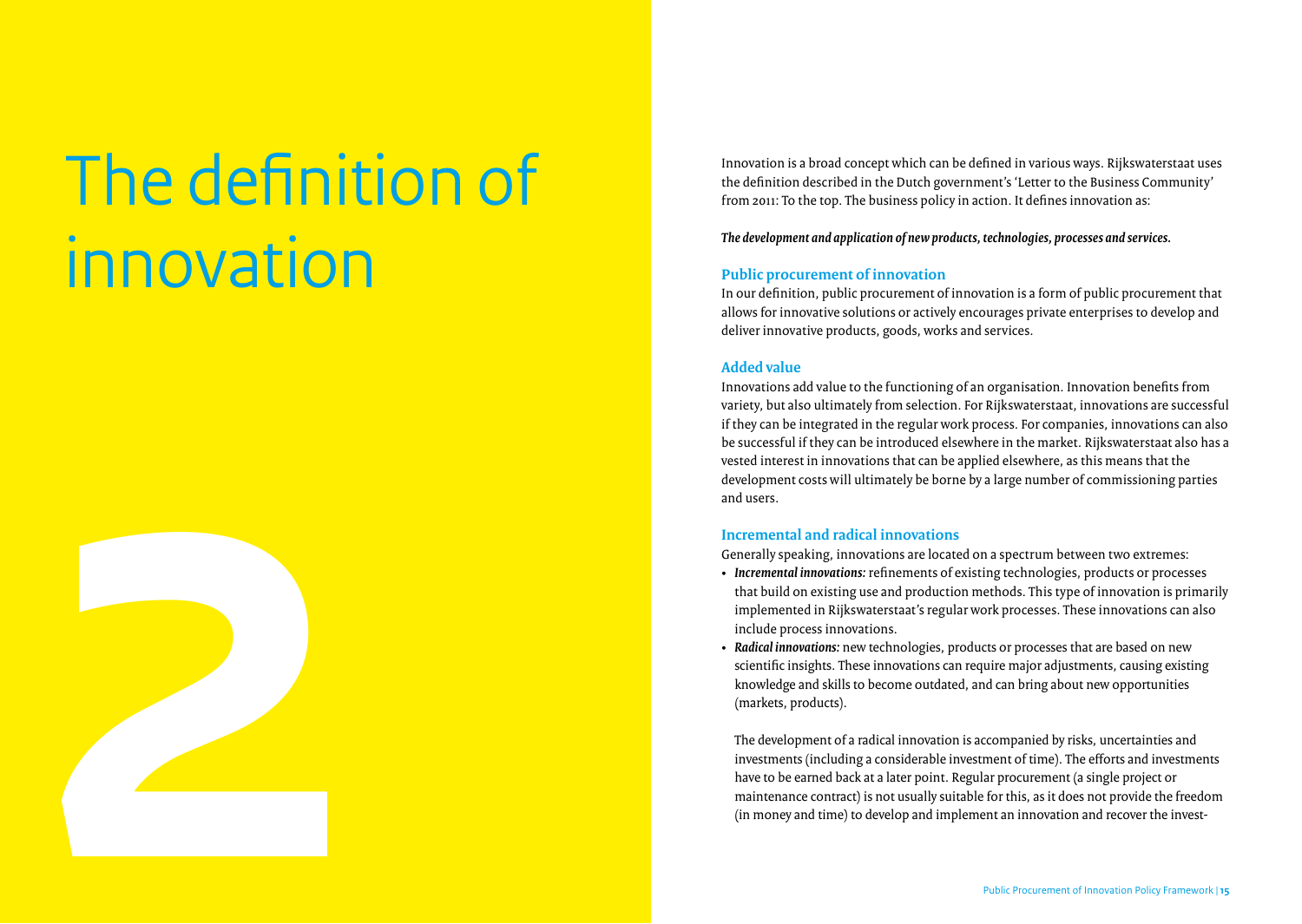ment. Parties that do not invest in a specific solution will tend to have a cheaper tender or even a better MEAT score.<sup>1</sup>

### **Regular or special procurement**

As a result, Rijkswaterstaat makes a distinction between two types of innovation: small-scale innovations that can be obtained through regular procurement (requesting functional specifications and awarding based on MEAT criteria) and larger, radical innovations that require a special procedure.

In both cases, conditions apply to adopting an innovation. For instance, it must first be demonstrated that the innovation (including those smaller in size) meets the set standards and requirements (such as with respect to safety). This can lead to a process of testing and validation before an innovation can be adopted. This is why Rijkswaterstaat is developing a new testing and validation strategy.

Radical innovations require a separate approach. The procurement often transpires via specific cooperation arrangements with market parties and knowledge institutions. Examples include a pre-commercial procedure, a test bed with room for pilot projects or a programme-based approach. For this kind of separate procedure, Rijkswaterstaat can free up an extra budget and personnel, share risks with partners and develop and test innovations before actually implementing them.





### Radical innovation

The development of a radical innovation is accompanied by risks, uncertainties and investments (including a considerable investment of time). The efforts and investments have to be earned back at a later point.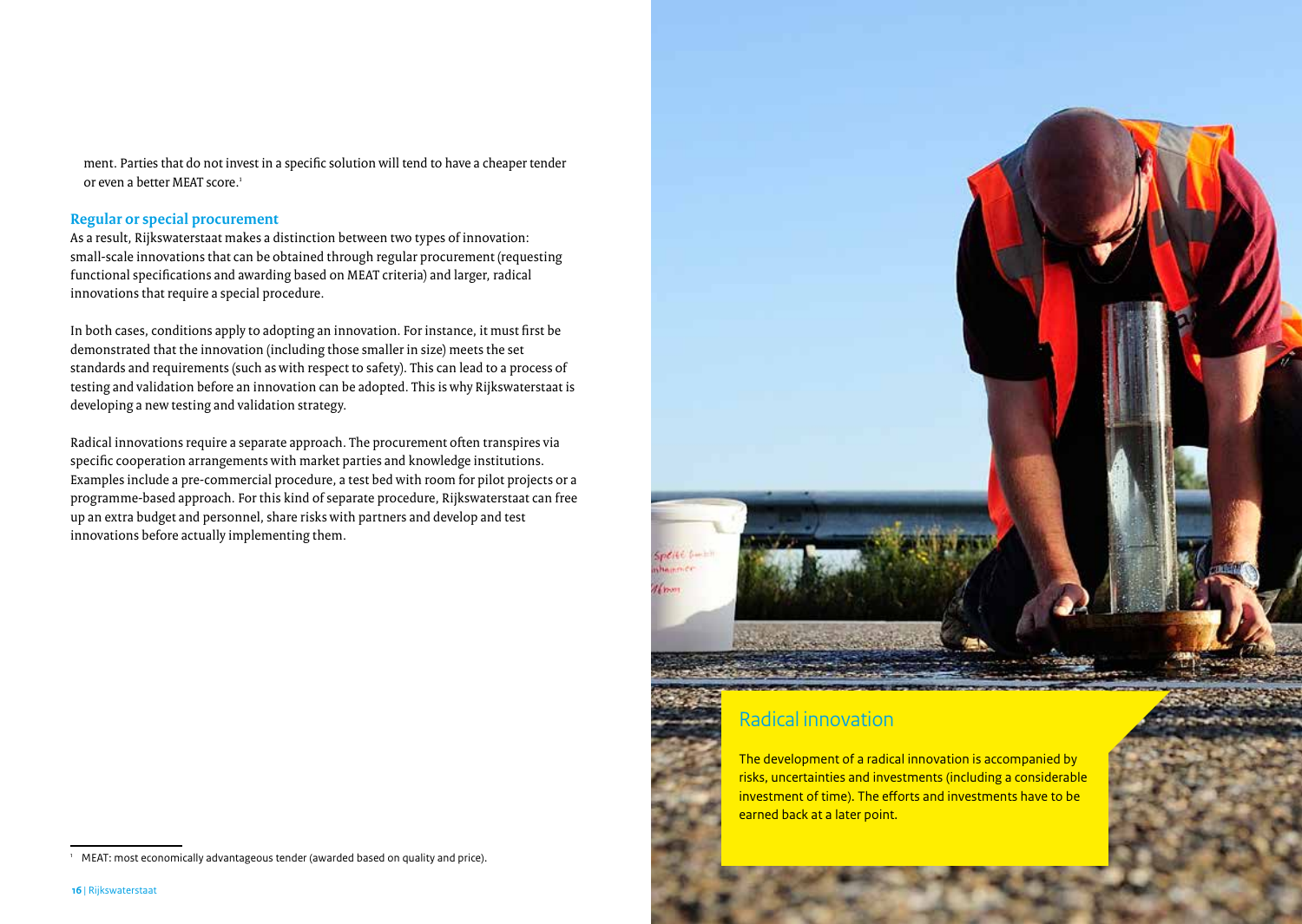## Rijkswaterstaat's ambitions



Rijkswaterstaat wants to adopt innovations in order to safeguard the quality of its work also in the medium term. To this end, Rijkswaterstaat's corporate innovation programme has formulated a clear ambition:

*Each innovation project must ultimately contribute to the following objective with respect to the Rijkswaterstaat networks: 30 percent reduction in life-cycle costs, 30 percent more functionality, 30 percent increase in safety and sustainability.*

### **Five operational objectives**

This ambition seeks to fulfil the government's target to invest more in innovation, on the one hand, while contributing to the international competitive position of the Dutch business sector, on the other. To flesh out this ambition, Rijkswaterstaat has formulated five operational objectives:

*1 Seriously positioning the Innovation Agenda as part of the production target* Rijkswaterstaat will implement at least ten new and visible innovations each year in projects within the primary process. These innovations must meet the basic criteria of providing added social value and reducing costs, while fitting with the target set by the government.

### *2 Making optimum use of national and international knowledge development*

Even when there is no specific organisational demand, there are innovative ideas being developed both at home and abroad that can contribute to our objectives. To make optimum use of these innovations, an open attitude is needed, with types of contracts and arrangements that offer room for this. Therefore, in 2014, Rijkswaterstaat will take concrete steps to conduct targeted market explorations and provide a new boost to the industry initiatives contact desk.

### *3 Designing a process to periodically select promising initiatives*

In 2014, a selection process will be developed for promising initiatives from both within and outside Rijkswaterstaat. This pertains specifically to initiatives that deal with issues in which Rijkswaterstaat aims to play a stimulating or initiating role.

*4 Developing public procurement of innovation into a fully-fledged part of the market and procurement policy* Rijkswaterstaat wants to make optimum use of the knowledge and creativity available on the market. It must therefore capitalise more on the innovative capacity and revenue models of market parties and knowledge institutions. To encourage this process, Rijkswaterstaat's procurement strategy is being expanded by means of this Public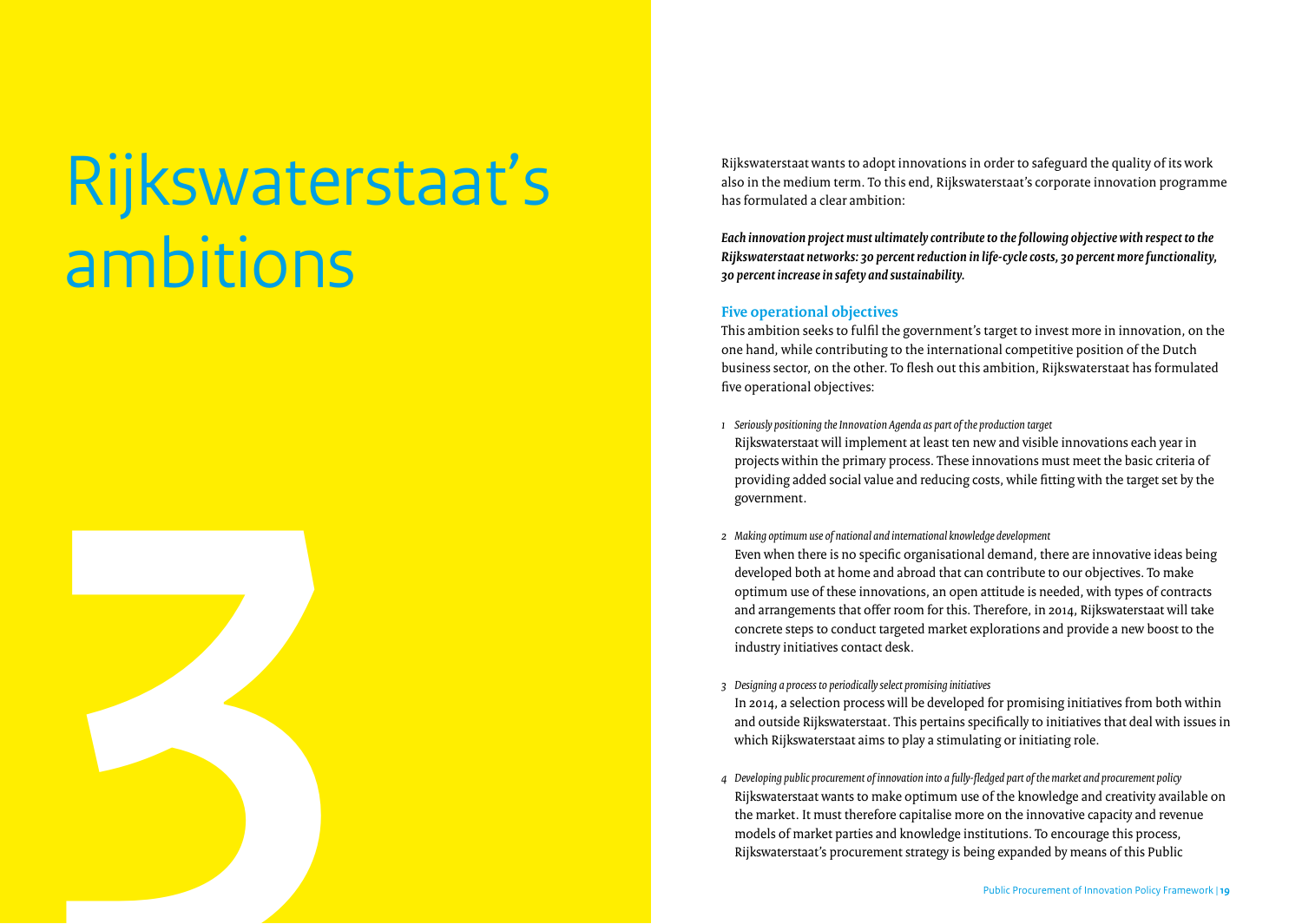Procurement of Innovation Policy Framework.

- *5 Eliminating a number of obstacles in 2014 and 2015*  Many promising innovations get bogged down in regulations, uncertainty or other stumbling blocks. Rijkswaterstaat aims to deal with obstacles that impede the procurement of innovation. This begins with two concrete steps:
- developing a generic process model for innovation in large-scale programmes and projects in 2014, and applying this model in one implementation programme and one implementation project;
- eliminating at least three internal obstacles in 2014 and 2015.

### Ambition

Each innovation project must ultimately contribute to the following objective with respect to the Rijkswaterstaat networks: 30 percent reduction in life-cycle costs, 30 percent more functionality, 30 percent increase in safety and sustainability.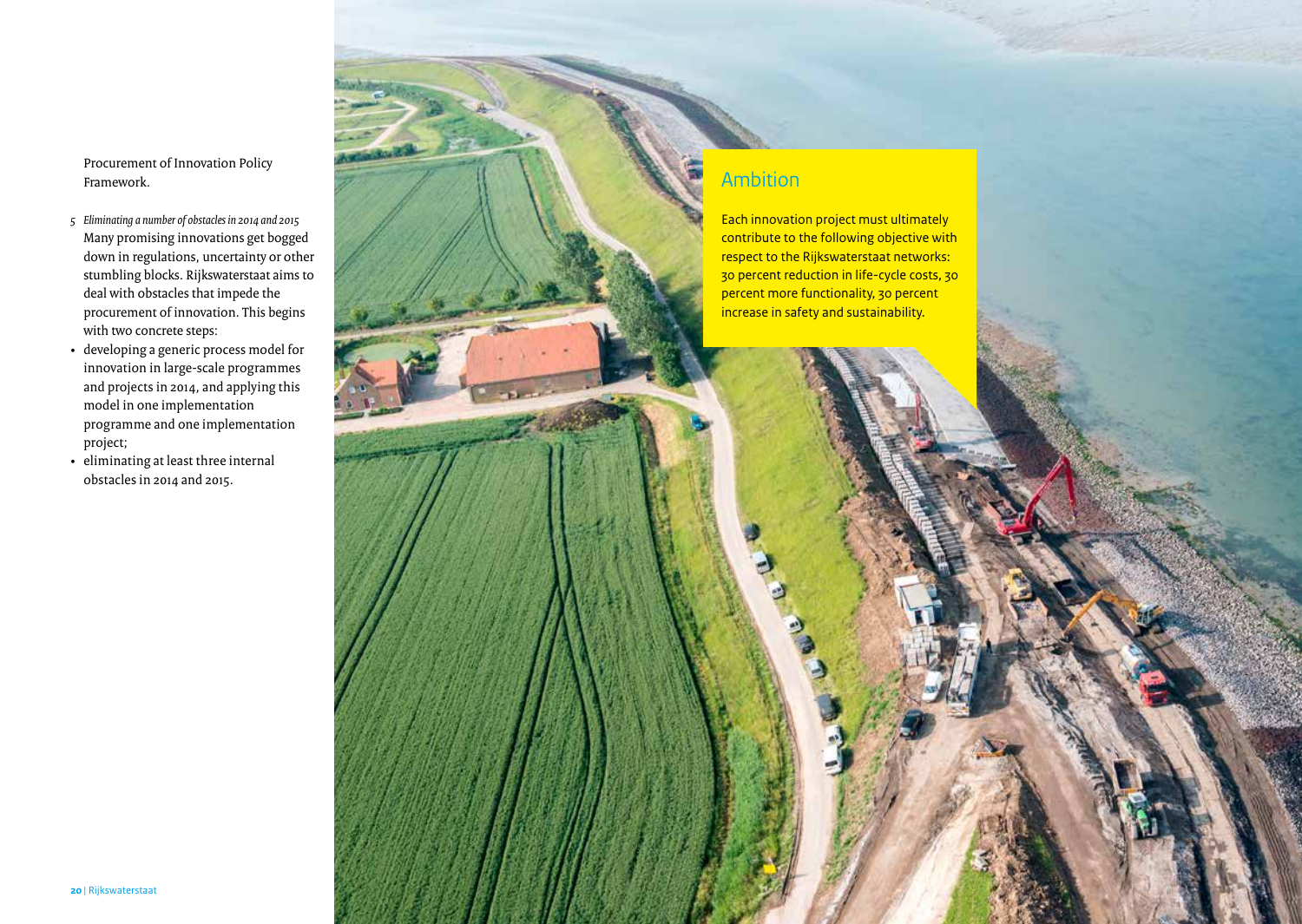Process-based approach to procuring innovations **4**



Roughly speaking, an innovation process goes through the following phases:

- 1 long-term exploration, Innovation Agenda;
- 2 selection of urgent or promising topics;
- 3 programming;
- 4 procurement plan / market approach;
- 5 pre-commercial phase, prototypes, pilot projects;
- 6 testing and validation;
- 7 implementation;
- 8 monitoring, evaluation and possible adjustment of programme.

### **Innovation need as an input for programming**

The first two steps serve to put the innovation need on the agenda. Based on a broad exploration (both within and outside Rijkswaterstaat) of potential targets (social, technical or otherwise), an innovation need is formulated which contains the most pressing issues.

The innovation need serves as input for the programming, with the use of resources for innovation weighed up against the use of resources for regular production. How much Rijkswaterstaat uses for innovation is a choice: when are traditional solutions su fficient and when is there room for innovation? By making this choice on a case-by-case basis, maximum e fficiency can be maintained in the allotment of resources and room remains to look for innovative solutions. *Figure 4.1* illustrates this process.

### **The next phase: market exploration**

Once the innovation need has been set down in the form of a concrete Innovation Agenda in the programming, the exploration phase can commence. This begins with two essential questions. The first is a formulation of Rijkswaterstaat's need: what is the problem and what are we looking for? This is followed by the second question: to what extent are innovative solutions for this need already available on the market? If such solutions are indeed available, they can be obtained via the regular procurement process.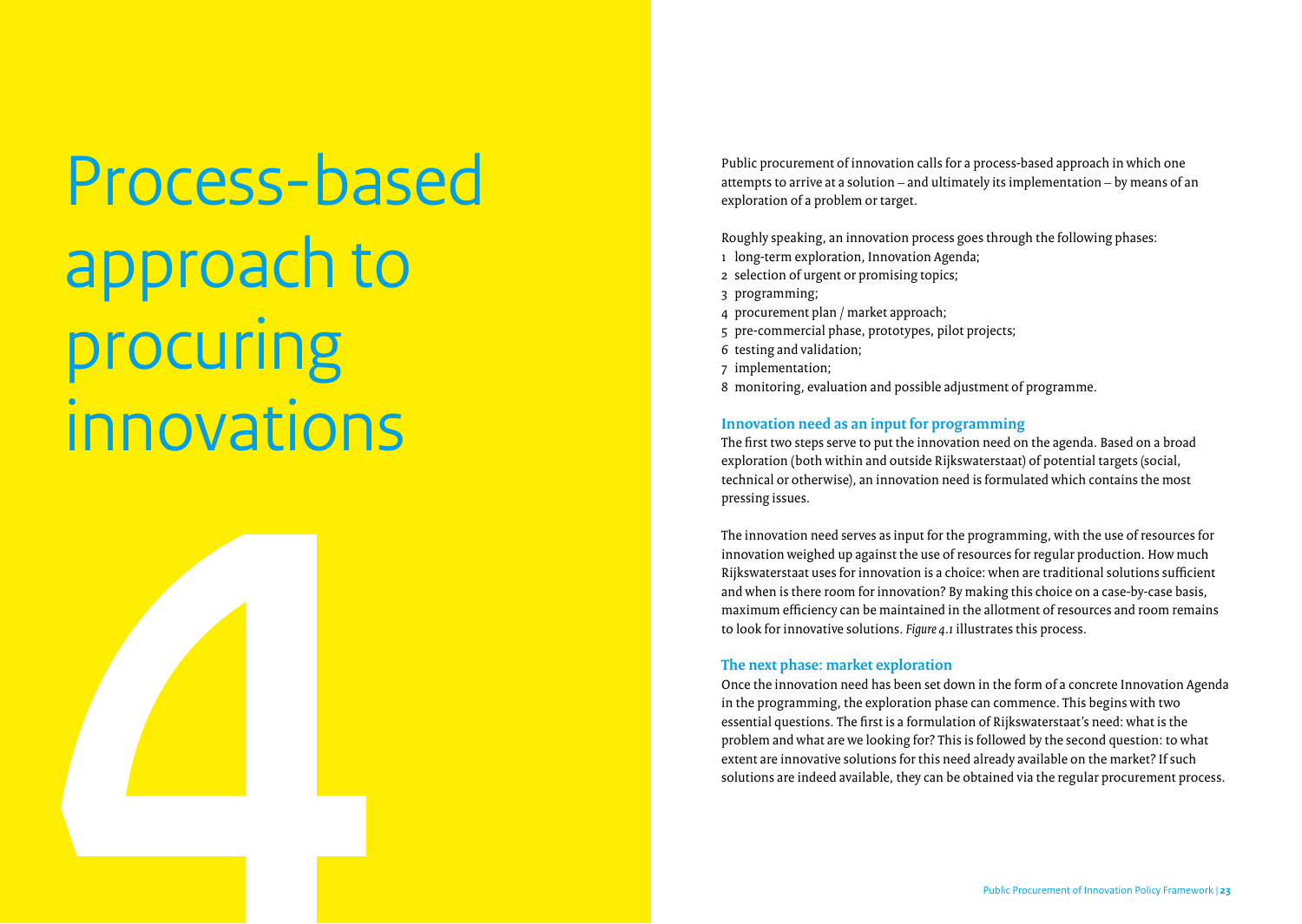

*Figure 4.1 The process of public procurement of innovation*

### **Looking for new partners**

During the exploration phase, it also becomes clear which partners can help Rijkswaterstaat in the innovation process. These partners are often knowledge institutions and market parties, but they can also include individual scientists or citizens. It can be worthwhile to venture off the beaten path and specifically focus on finding less traditional partners. New partners often bring with them refreshing new perspectives, and have the capacity to shake up existing relationships. In this respect, it is best to not choose a partner too quickly. A procedure that requires partners to prove themselves in competition can lead to solutions that can also provide a competitive edge at the international level.

### **Results of the market exploration**

The market analysis can have four different outcomes. We will discuss these outcomes below (see also Appendix A).

*– An innovative solution is available on the national or international market*

Rijkswaterstaat puts the original need on the market in the form of a regular call for tenders. The functional request and the tender criteria provide explicit room for the innovation that emerged from the market exploration.

- *– An innovative solution is not yet available on the market, but the knowledge and expertise to develop it do exist* If there is a sufficient need for the particular solution, it can still be worked out. Rijkswaterstaat would then be able to benefit from the (demand-driven) innovation without having to participate in the innovation process itself (except in the testing and validation phase).
- *– No innovative solution is available and there is no expertise to develop it within a reasonable time frame* Rijkswaterstaat shifts to demand-driven innovation and participates in the innovation process (e.g. by providing financial support, testing and validating), possibly in cooperation with other partners. Rijkswaterstaat will also aim to involve other commissioning parties. It is preferable to develop innovative solutions together, with Rijkswaterstaat performing a stimulating or coordinating role.
- *– There is sufficient knowledge and expertise, but insufficient demand to develop it into an innovation* In this case, Rijkswaterstaat can take two courses of action. The first runs directly via procurement, with Rijkswaterstaat acting as the 'launch customer' and preferably in cooperation with other parties. The second course of action is financing: setting up an innovation fund can lower the investment threshold and allow for sharing of future revenues (see section 9.3).
- *– There is insufficient knowledge and/or expertise to realise the innovation required by Rijkswaterstaat* In this case, Rijkswaterstaat must consider taking the initiative and, if it does so, determine which (knowledge) investment is efficient.

### **Organisational set-up**

Successful market exploration calls for a proper organisational set-up. Rijkswaterstaat developed a targeted approach for this in 2014. To get a good idea of the available solutions, Rijkswaterstaat will be enhancing its knowledge of innovations. This requires close cooperation between all the employees, departments and other parties involved. In addition, Rijkswaterstaat is developing a new testing and validation strategy in order to effectively and efficiently evaluate which innovations can be incorporated into the primary process.

### **Information services**

Many innovations are based on developments in technology, IT and data use. Rijkswaterstaat's architecture for information services must be geared to this. For example, new technologies must be able to efficiently connect with existing systems (such as roadside systems that communicate with traffic centres). To that end, Rijkswaterstaat is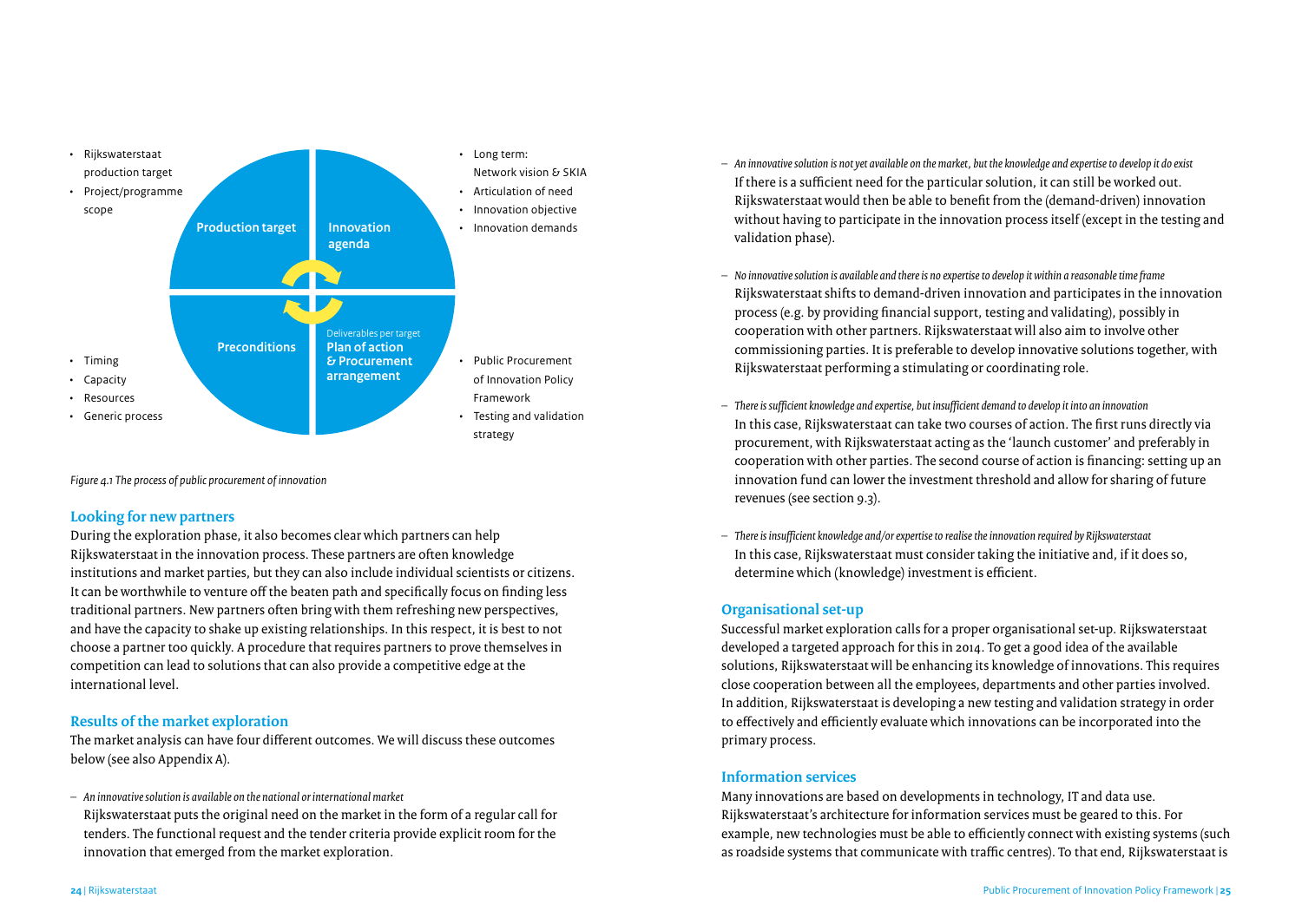### Testing and validation

Rijkswaterstaat is developing a new testing and validation strategy in order to effectively and efficiently evaluate which innovations can be incorporated into the primary process.

working on a clearly formulated technology policy and new strategies for information services. Issues include the use of standards and the life span of systems (software or otherwise). The architecture provides a framework which facilitates innovations, and is meant to reflect the ambitions for the contribution of information services to Rijkswaterstaat's social performance. Among other things, this is achieved by:

- ensuring that standards are used and suitable building blocks are reused;
- avoiding dependency on a single supplier.

Specific findings from explorations of information services:

- The life span of systems and software is often much shorter than in the civil engineering sector.
- Rijkswaterstaat is a much smaller player in the information services sector than in civil engineering.

For the explorations into bringing in third parties, the following aspects play an important role:

- contribution to an envisioned (future) 'enterprise architecture';
- interoperability with existing systems is a key condition;

 contribution to the improvement of functionality and increase of cost efficiency. The exploration of sourcing options generates input for the further development (or innovation) of the architecture. In this way, exploration is an iterative process.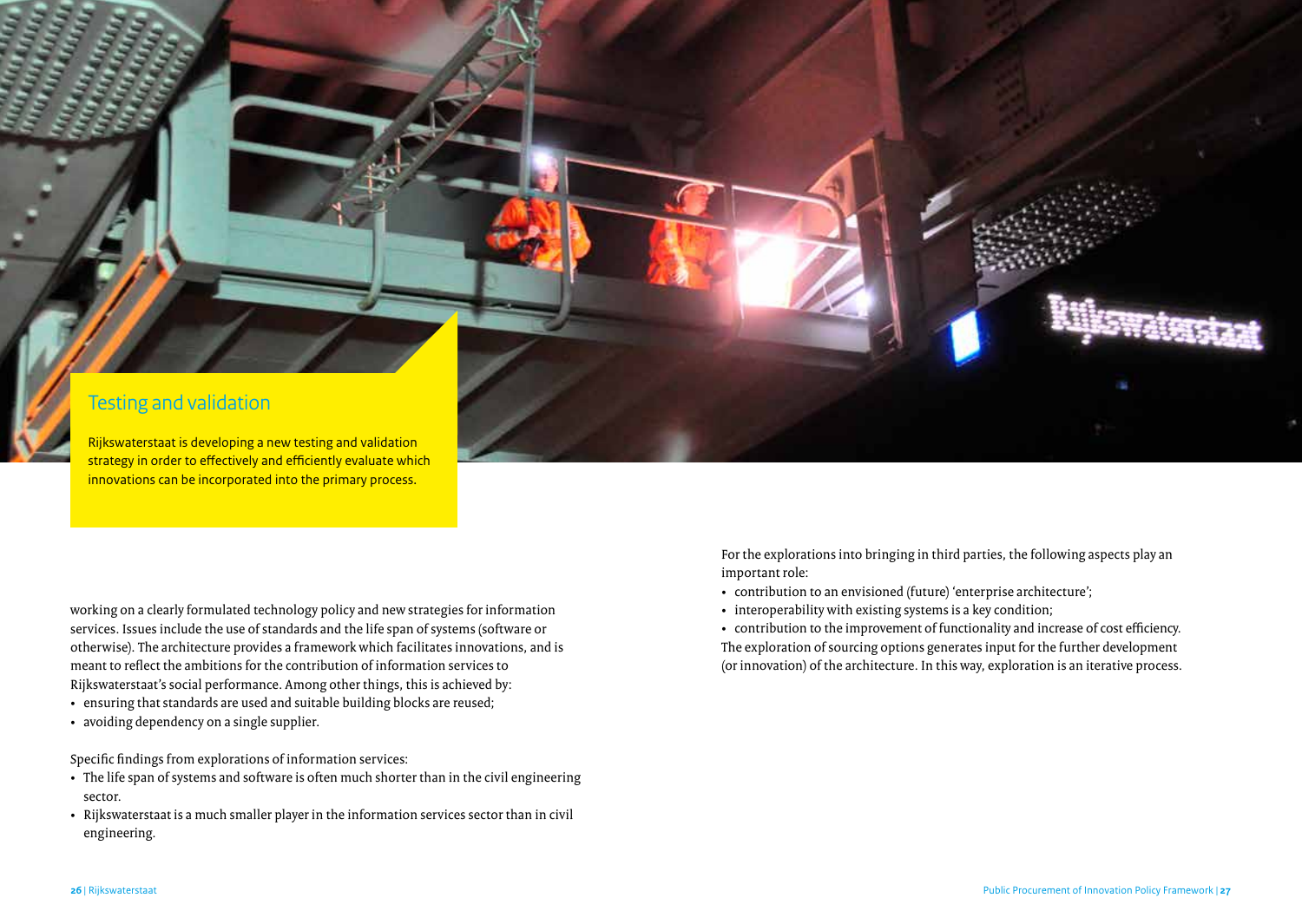# Working together with other parties

**5** 

The market exploration is followed by a number of key questions. Does Rijkswaterstaat purchase an innovative solution because there is sufficient market supply, or does Rijkswaterstaat need a unique innovation? Is it a one-time solution or does the innovation have to be implemented later on a large scale? Which parties are involved? And where in the innovation process can Rijkswaterstaat best put its involvement into practice: during idea development, prototype development, pilot projects, testing or the commercial introduction?

### **Basic principles for cooperation**

In every innovation process, Rijkswaterstaat works together with other parties. *Figure 5.1* on the next page shows which processes play a role in choosing to enter into a collaborative relationship. We employ the following basic principles for this:

- Most innovations are not developed by Rijkswaterstaat itself. Rijkswaterstaat's main focus is to create a favourable environment and an organisation that is capable of putting innovations to good use. This calls for an open, flexible attitude to innovation solutions that can also be implemented at Rijkswaterstaat.
- Rijkswaterstaat does not develop innovations itself without the involvement of other parties. Rijkswaterstaat may be the initiator, but it always works in partnership with other commissioning parties, market parties or knowledge institutions.
- If Rijkswaterstaat is the initiating party, it will primarily assume a stimulating role. Only in very specific or urgent cases can Rijkswaterstaat assume a coordinating role.
- In innovation processes, Rijkswaterstaat encourages competition between parties for as long as possible prior to selecting one particular solution.
- Competition during the development process leads to more added value for society and a stronger market sector.
- In the case of developed innovations, Rijkswaterstaat does not want to be dependent on a single supplier.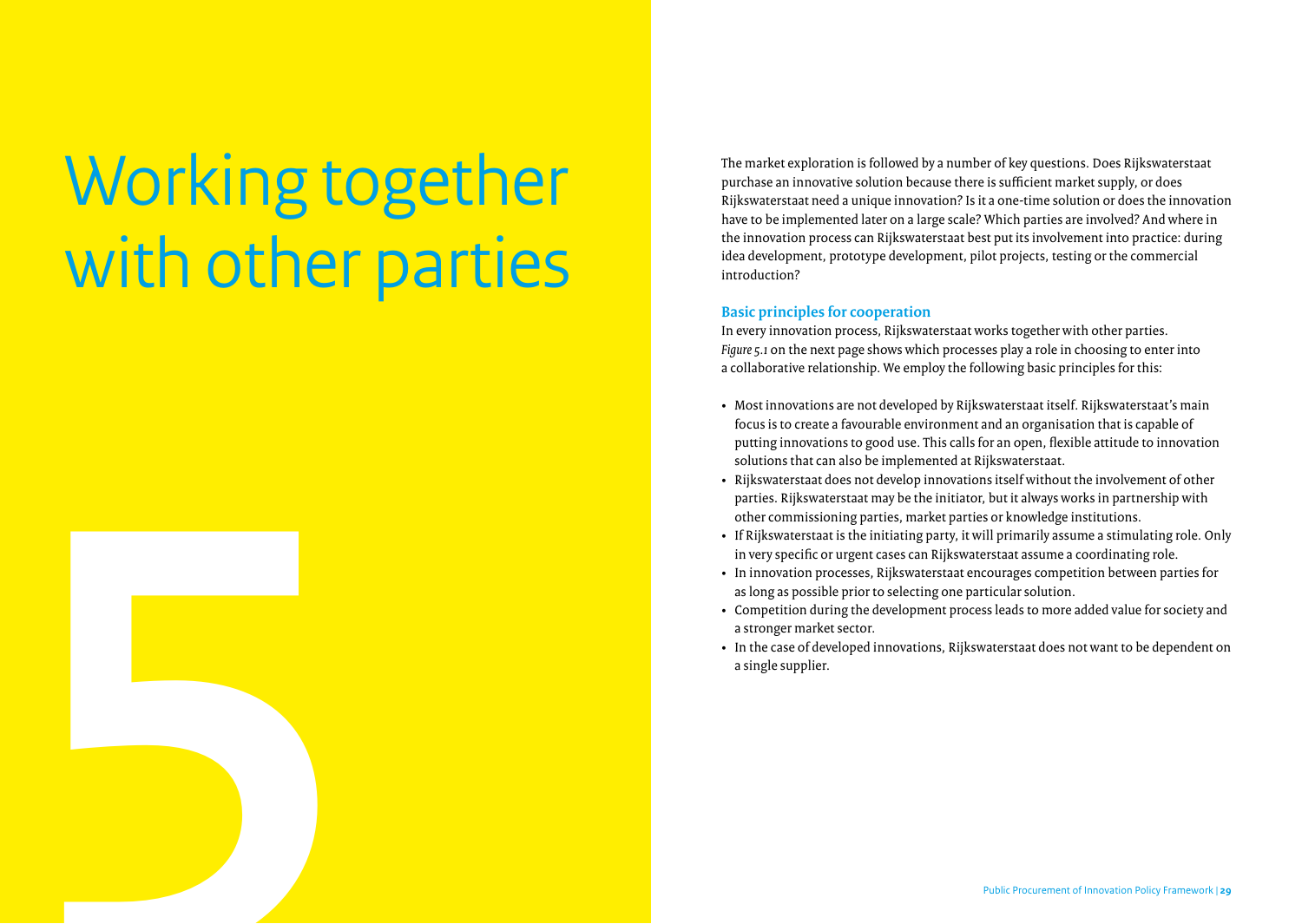### **Characteristics**

- 1 Products already exist
- 2 Commissioning party is also a key buyer

### **Procurement strategy: secure needs**

- 3 Decide whether products are and will remain essential
- 4 Conclude multi-year agreements (increase certainty that the product will remain available on the market)
- 5 Steady deal flow over previous contractors to preserve market interest and availability
- 6 Maintain relationship with market parties
- 7 Publish projects calendar (pre-announcement)

### **Characteristics**

- 1 Products already exist and are widely available
- 2 Multiple market parties are available

### **Procurement strategy: contract the best solution**

- 3 Incorporate incentives into call for tenders
- 4 Continue to put thought into each call for tenders you make
- 5 Maintain an innovation fund to encourage further development
- 6 Apply past performance within agreements
- 7 Publish projects calendar (pre-announcement)

### **Characteristics**

- 1 Products yet to be developed
- 2 Commissioning party is also a key buyer

### **Procurement strategy: parallel interests**

- 3 Commissioning party mainly plays a determinative and stimulating role
- 4 Alliance and development paths
- 5 Pooling demand with other commissioning parties • International/national
- 6 Agreements regarding intellectual property rights
- 7 Multi-year agreements (share risks so that it is interesting for parties to invest in new products)  $\cdot$  Risk of lock-in!

### **Characteristics**

- 1 New product is widely available
- 2 Market parties potentially interested in investment

### **Procurement strategy: incentivise market parties to invest**

- 3 Communicate multi-year programming to the market
- 4 Challenge the creativity and innovative capacity of the market
- Be open to unsolicited proposals (contact desk)  $\cdot$  Hold contests
- 5 Agreements regarding intellectual property rights. The market party retains the intellectual property rights and the government retains usage rights

Available and existing products and existing products  $\blacksquare$ 

Broadly implementable **Many commissioning parties**

Broadly implementable<br>
Many commissioning parties

Specifically implementable cally implementable **Few commissioning parties**

**Few commissioning parties**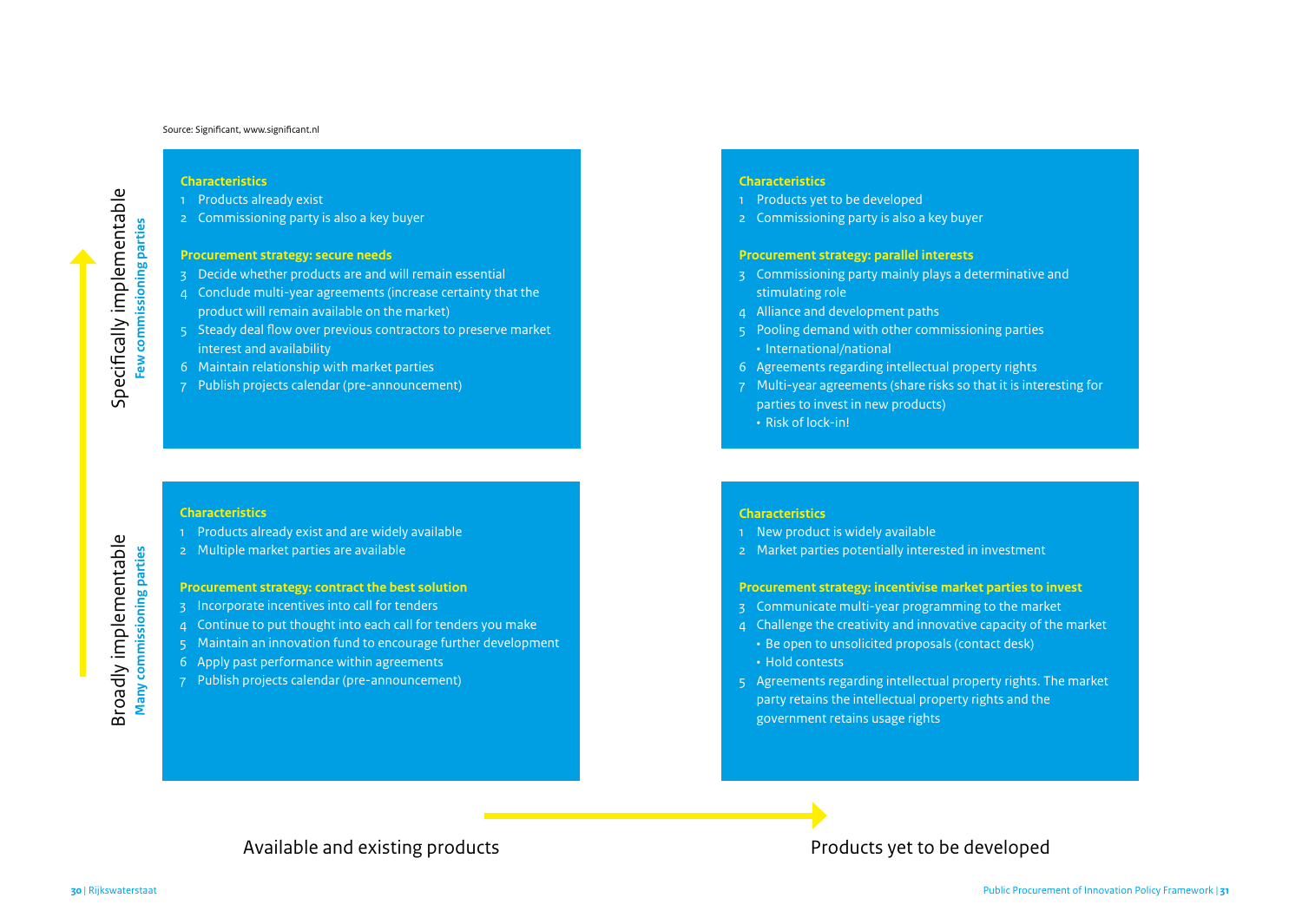**Excession**<br> **Market app** Decision flowchart for the public procurement of innovation market approach

To encourage innovation among market parties, it is important that Rijkswaterstaat provides room for this in contracts and legal frameworks. Rijkswaterstaat must also provide facilities for testing and validating innovations. This requires both the commissioning party and the contractor to pay more attention to the opportunities provided by innovative solutions. Rijkswaterstaat should therefore already begin thinking about the potential role for the market in the early stages of projects and programmes.

### **Choosing the proper market approach**

The decision scheme in *Figure 6.1* on the next page will help project managers and purchasers in choosing the proper market approach. Each phase of the process consists of different steps. These steps are described in greater detail in *Appendix A*.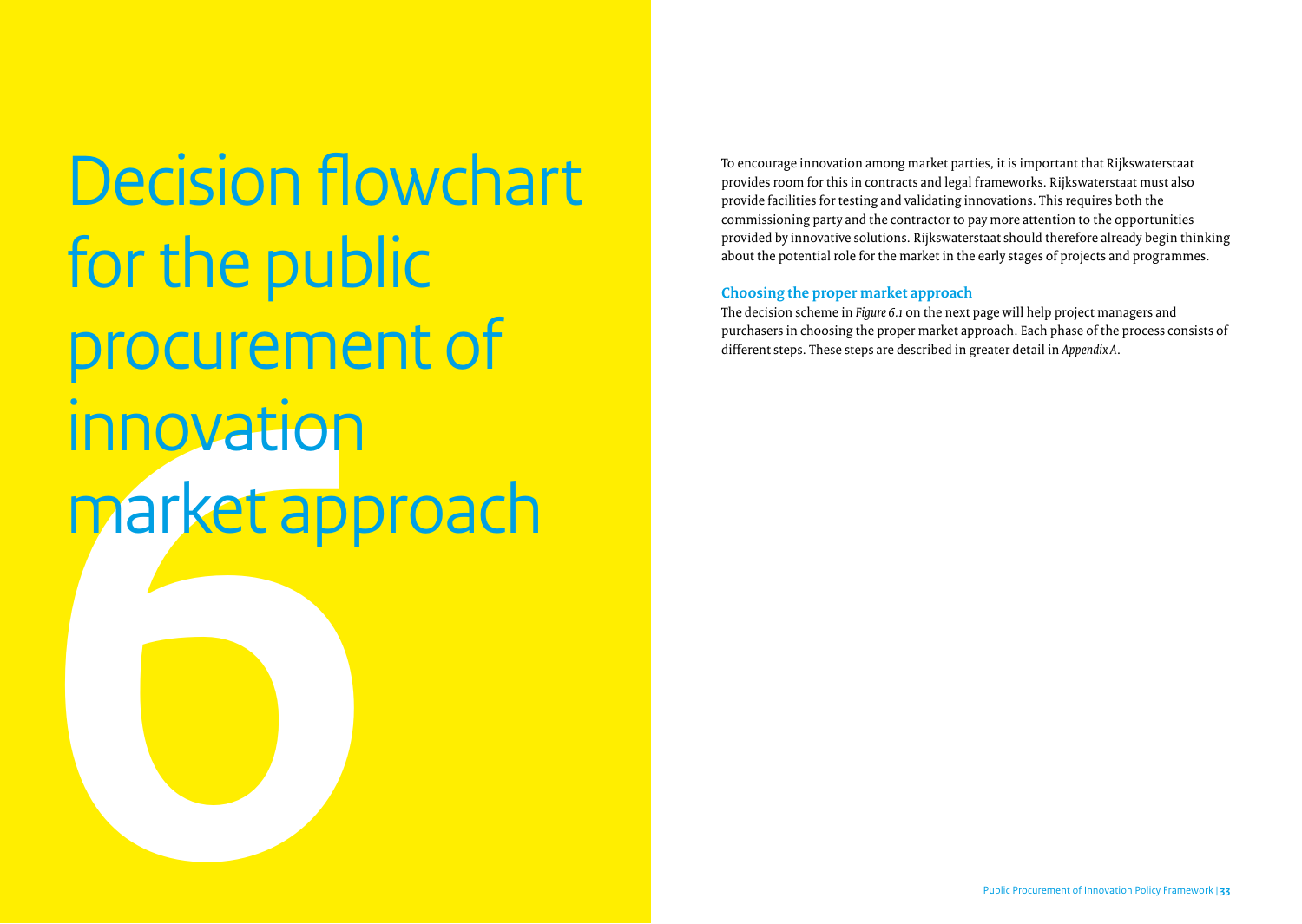### **Decision flowchart for the public procurement of innovation market approach**

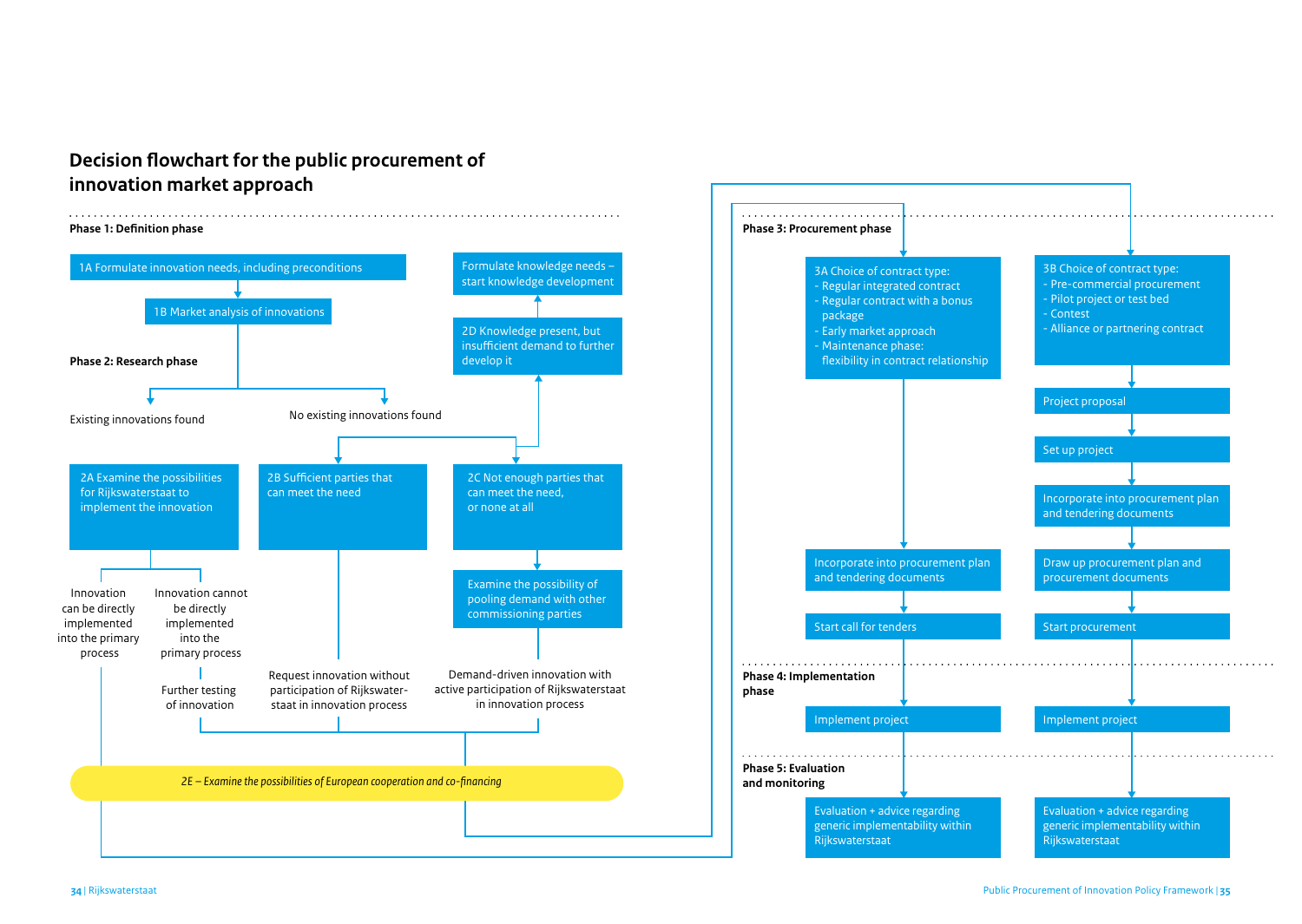# Instruments for public procurement of innovation **7**

The previous chapter contained the decision flowchart for choosing the proper market approach in public procurement of innovation. In this chapter, we will discuss the instruments that play a role in the procurement itself. We will first look at arrangements for a request that is specifically geared to innovations (*section 7*.1). *Section 7.2* then deals with contract types pertaining to innovation in Rijkswaterstaat's primary process. Lastly, in *section 7.3*, we will look at a few other types of contracts.

### *Procurement and the Public Procurement Act*

All of Rijkswaterstaat's purchases fall under the Aanbestedingswet (Dutch Public Procurement Act 2012). This naturally also applies to public procurement of innovation. It is important to make a timely decision about how the tendering fits into the innovation process. In the case of initiatives from the market, it is also important to know whether intellectual property is involved (see *chapter 8*). It can also be useful to issue a broader request soon to see whether other parties have also developed ideas which can then compete.

### *Research & Development*

Innovation benefits from cooperation and interoperability between innovations. Multiple calls for tenders help in this regard. Research & Development cannot just be awarded privately. R&D contracts that exceed EUR 200,000 in value must be tendered at the European level. Exceptions to this include European cooperation, co-financing and the payment for knowledge without using it (and transferring the ownership of this knowledge).

### 7.1 Arrangements for a specific request geared to innovations

For a specific innovation-oriented request, various instruments are available: pre-commercial procurement, cooperation in pilot projects, contests and alliances.

### *Pre-commercial procurement*

Pre-commercial procurement is a preparatory stage during which the risks associated with an innovative solution can be eliminated before the commissioning party actually purchases and commercially applies that solution. It is important to clearly define the start and end of the pre-commercial procurement phase, with ample thought given to the transition from the pre-commercial phase to the commercial phase. It is also important to ensure an open and level playing field so that all interested companies will have the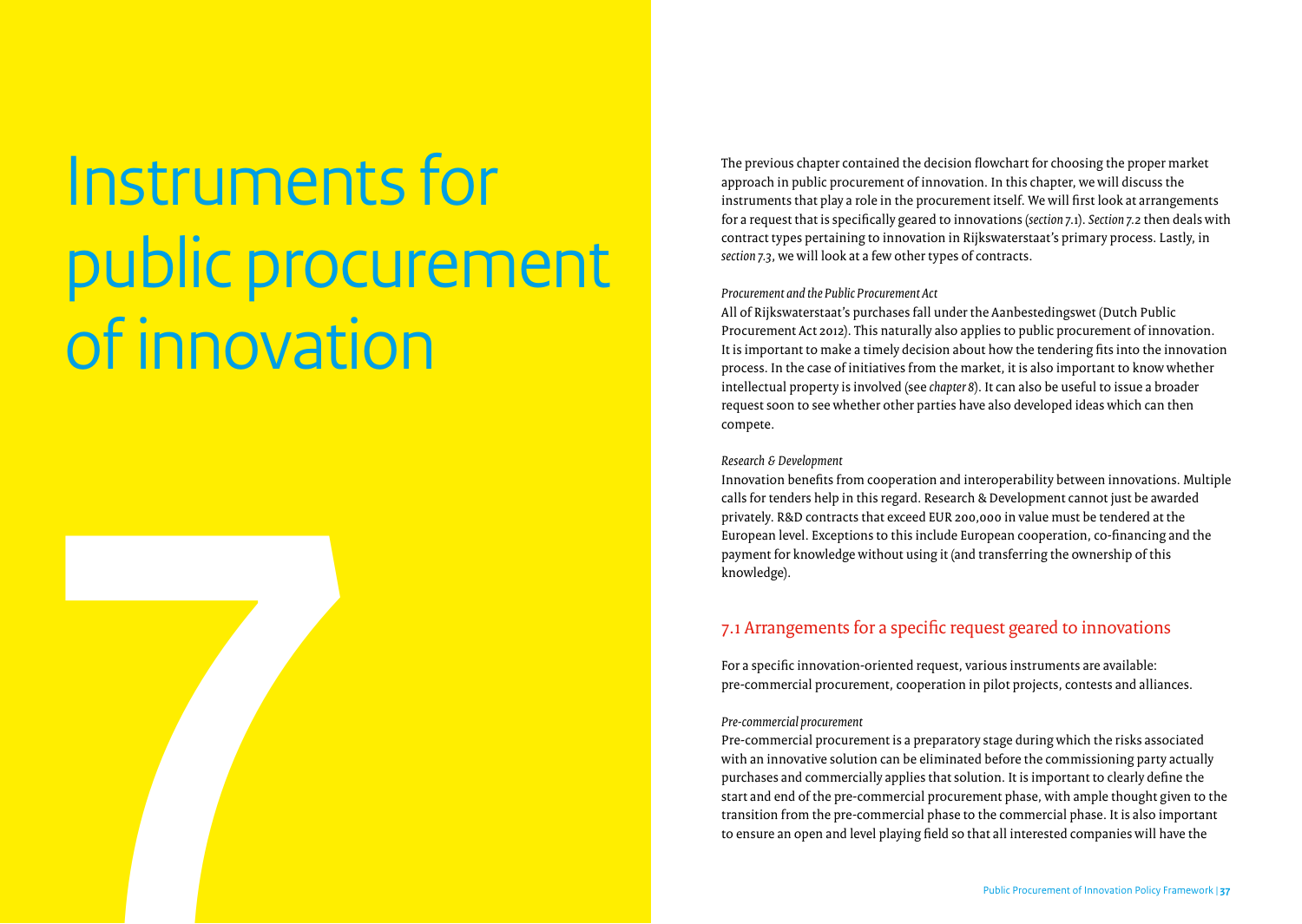opportunity to participate. Key development points are:

- How can Rijkswaterstaat introduce the right incentives to ensure that companies will genuinely invest in joint knowledge development?
- How can Rijkswaterstaat keep participating parties focused as long as possible on achieving the optimum commercial solution?
- To what extent is Rijkswaterstaat itself willing to make investments and take development risks?
- How can Rijkswaterstaat ensure a smooth transition to a commercial phase which allows other parties to enter the same market and prevents lock-in (i.e. Rijkswaterstaat becoming dependent on the parties with which the knowledge has been developed)?

The field of pre-commercial procurement is still very much in development, and new variations continue to emerge (e.g. 'forward commitment procurement', which is geared to encouraging sustainable solutions). Pre-commercial procurement (PCP, see *Appendix D*) is the best known form of pre-commercial purchasing.

### *Cooperating in pilot projects and test beds*

A potential innovation can be tested in a pilot project or – if several innovations are involved – on test beds. Market parties are given the space to carry out the pilot together with Rijkswaterstaat. This might involve providing testing and monitoring facilities or test plots for a new type of asphalt. Rijkswaterstaat is developing a new testing and validation strategy in order to effectively and efficiently evaluate which innovations can be incorporated into the primary process. The pilot or test bed can be incorporated into various types of contract.

### *Contests*

Contests challenge market parties to come up with a solution to a problem, with the best solution ultimately being implemented in a project. In this way, the contest comes very close to the primary process. A successful contest requires good planning regarding the path to ultimate implementation. Things to take into consideration are procurement law requirements and dealing with intellectual property among the participants.

### *Alliances*

Alliances make it possible to lead joint projects involving major uncertainties. These include projects for which it is difficult to determine in advance who should bear which risks. For Rijkswaterstaat, alliances with market and knowledge parties may be suitable for developing or stimulating innovations. In contrast to pre-commercial procurement, alliances can also be employed during the commercial phase.



### Pilot projects

A potential innovation can be tested in a pilot project or – if several innovations are involved – in test beds. Market parties are given the space to carry out the pilot together with Rijkswaterstaat.

### 7.2 Contract types for the stimulation of innovation in Rijkswaterstaat's primary process

Different types of contracts can be used for innovation in Rijkswaterstaat's primary process. In this section, we will discuss a number of these arrangements and instruments.

### *Regular procurement via integrated contracts*

For regular calls for tenders in the civil engineering sector, Rijkswaterstaat works with integrated contracts. In these, the commissioning party is responsible for multiple phases of the design, construction and maintenance process. By making functional demands rather than requesting technical specifications, the tenderer is given the room to apply its own solutions. As the commissioning party, in the request Rijkswaterstaat should clearly describe the added value that it expects tenderers to provide. A tried and tested method for this is selecting the most economically advantageous tender (MEAT). This means that Rijkswaterstaat selects tenders based on a combination of price and quality.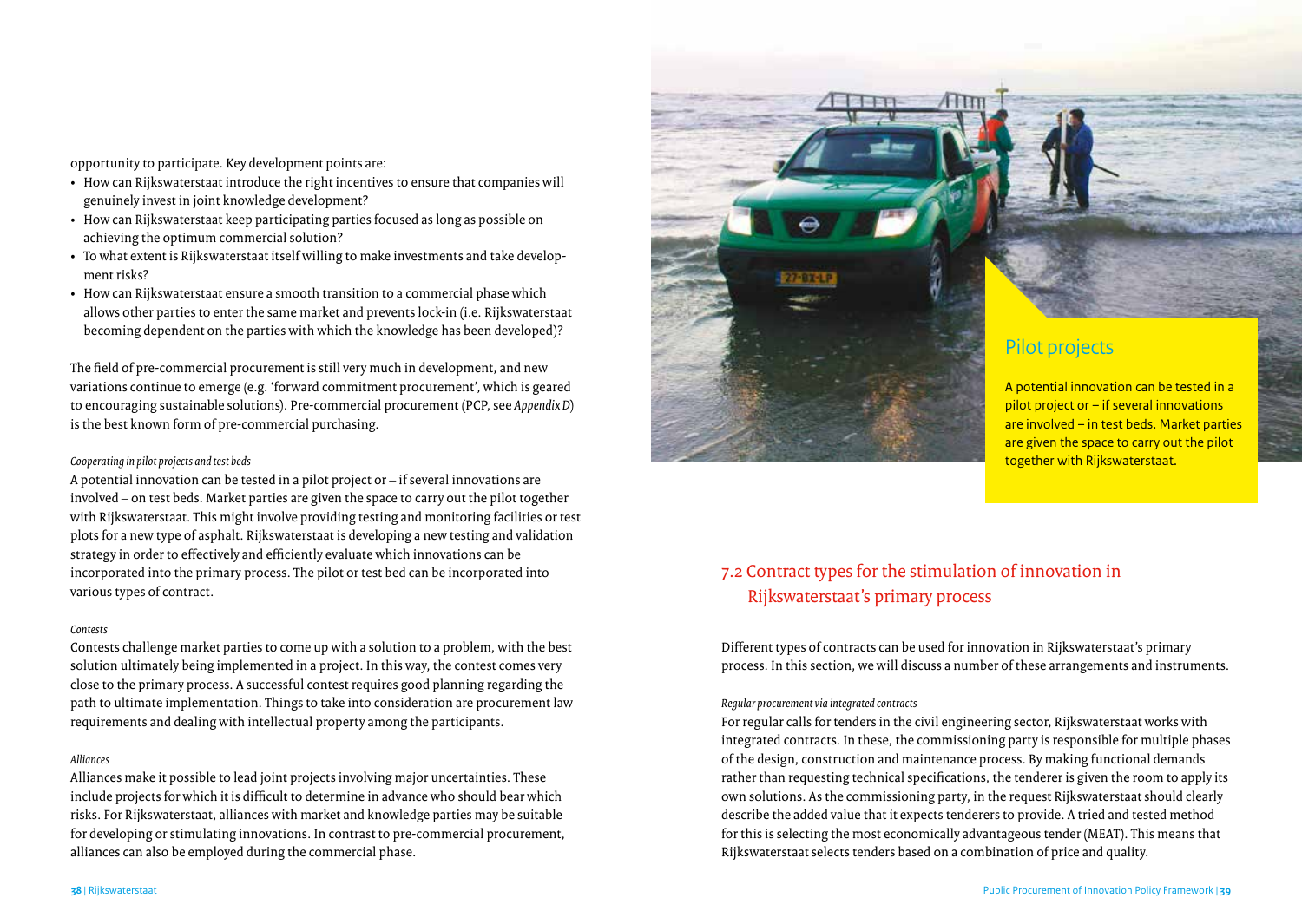### *Bonus packages*

A bonus package consists of a regular contract augmented by an additional offer in exchange for a bonus. The commissioning party announces these packages in advance in terms of a maximum monetary value. Tenderers can then decide whether they want to submit a tender for the bonus package. A variation of this is an options package.

### *Early market involvement*

To encourage innovative solutions, it can be useful to involve market parties at an early stage in the process. This will also encourage contractors to begin thinking about innovative solutions for the use and maintenance phase. In this way, early market involvement is an effective instrument not only in the civil engineering sector, but also with respect to solutions for IT and information facilities. In civil engineering, interdependence provides opportunities because the spatial procedure and the tendering procedure are running simultaneously from the beginning of the process.



### *Flexibility in contract relationship: room for a win-win situation*

Rijkswaterstaat welcomes proposals for improvement from market parties after the contract has been awarded – after all, there can be a lot of time between the selection and the actual implementation. Long-term maintenance contracts also offer the possibility of making interim improvements. Naturally, the innovations must continue to be tested for cost-effectiveness based on life cycle costing (win-win situation).

### *Smart exit and modernisation clauses for contracts*

When deciding on the duration of contracts, Rijkswaterstaat takes into account developments in the corresponding environment, technology and market. The dynamics in the area of information systems are particularly large. New innovations can even render existing solutions redundant. This is why it is important to include sound exit or modernisation clauses. With respect to long-term DBFM contracts (Design, Build, Finance & Maintain), for example, Rijkswaterstaat takes into account the functional life span of information services components to reflect the short cyclical nature of the information services systems. A coherent policy has not yet been formulated for this, but it is best to ensure that Rijkswaterstaat is not tied down to an ongoing contract for longer than is necessary. Another solution for dealing with dynamics is the use of 'parcels in stages'. Rijkswaterstaat can deploy this solution to limit supply chain risks. The issuing of multiple parcels also means that multiple solutions can be developed. This can be particularly advantageous in markets with a heavy development component. An example of this is the route planner for inland waterway traffic management, which has a research, design and development phase. In these successive phases, the overall specifications are drawn up and translated into a 'proof of concept' and a prototype, and experiments are conducted with the prototypes developed. After this process, a final selection is made.

### 7.3 Other contract types

To conclude this chapter, we will discuss a few other types of contract: the market initiative scheme and Rijkswaterstaat as lead customer.

### *Market initiative scheme: unsolicited proposals*

Even when there is no specific demand from within the organisation, there are innovative ideas being developed in the Dutch and international markets that can contribute to the needs of Rijkswaterstaat. To make optimum use of these innovations, we will be giving a new boost to the scheme and the Rijkswaterstaat contact desk for initiatives from the market. Rijkswaterstaat is working on a variant of the early market approach which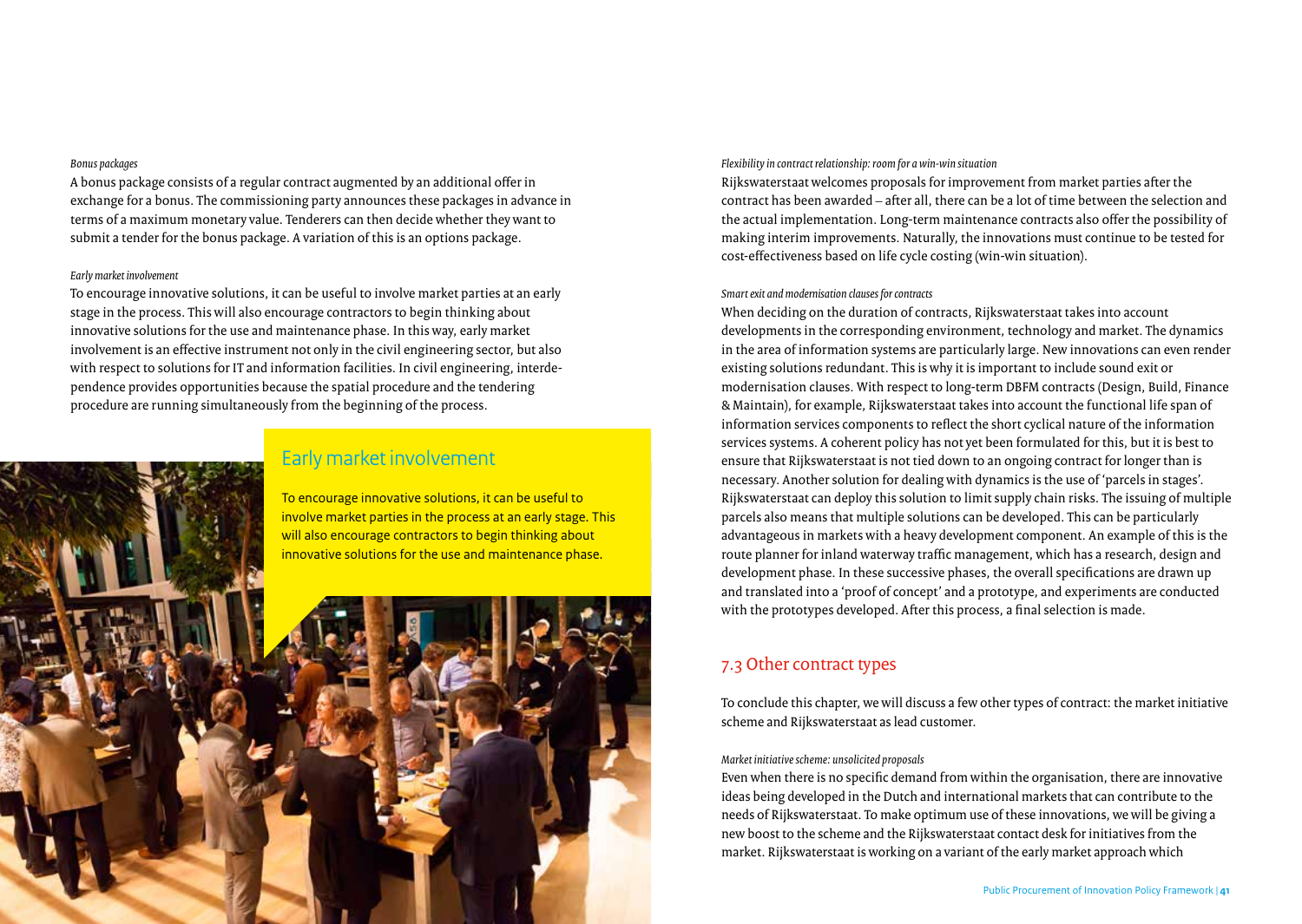provides more room for initiatives submitted by market parties. This gives those parties the opportunity to submit proposals, together with a business plan, very early in the planning process. The best proposals may then be incorporated into the planning process.

### *Rijkswaterstaat as lead customer (see also Appendix B)*

In addition to its own innovation needs, Rijkswaterstaat is open to being approached by market parties, other public authorities and knowledge institutions. In these cases, Rijkswaterstaat takes on the role of lead customer to participate in a project or carry it out by itself. In doing so, Rijkswaterstaat adheres to the following basic principles:

- $\cdot$  The invention<sup>2</sup> / the prototype or innovation provides a potential solution to a Rijkswaterstaat challenge.
- The invention / the prototype or innovation does not provide a solution to a Rijkswaterstaat challenge, but it also does not pose an obstacle when it is implemented. By lending assistance, the innovation can help other public authorities that do not have the necessary capacity or resources. The costs of this experimental space must be reimbursed by the applicants.

### *Developing fields*

Fields that are undergoing substantial development often present attractive opportunities that Rijkswaterstaat does not put to full use. An example is the field of information services. Rijkswaterstaat welcomes ideas for taking a different approach to working with new technologies so as to improve the work process. For example, suppliers can provide ideas about how we can move closer to the ideal of having information services as a 'fourth network'. This means that instead of information services consisting of unconnected components, it consists of components that add up to subsystems and ultimately the main information system, connecting Rijkswaterstaat at a time in which it wants to work as a single organisation, together with others.

It remains important to continue exploring to what extent it is possible to work with other commissioning parties or which revenue model can be developed for market parties or financers so that the costs of development are not fully borne by Rijkswaterstaat and/or can be earned back in full or in part in the long term.

# Fourth network

Rijkswaterstaat welcomes ideas for a different approach to working with new technologies so as to improve the work process. For example, suppliers can provide ideas about how we can move closer to the ideal of having information services as a 'fourth network'.

<sup>2</sup> Invention or discovery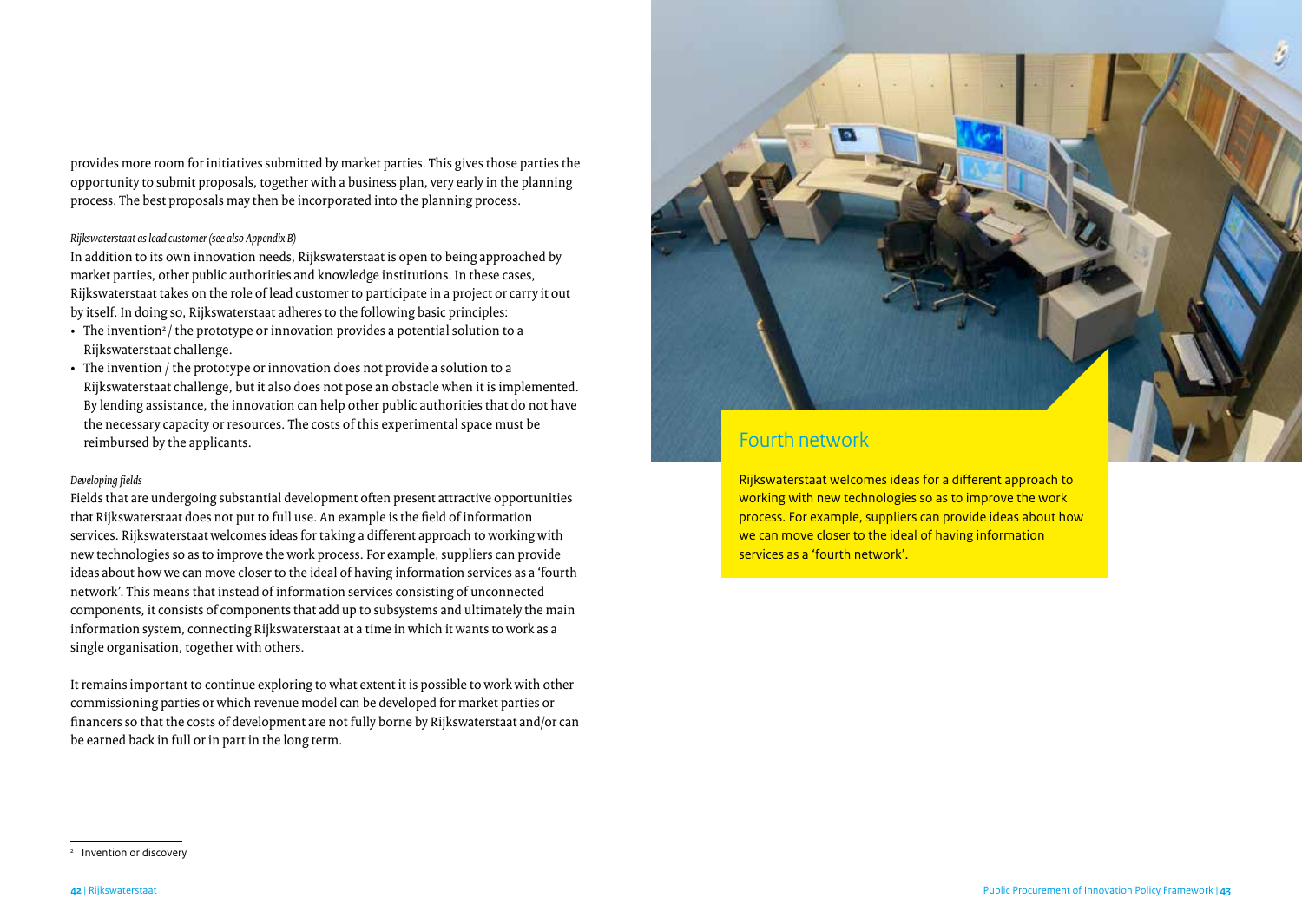# Removing obstacles



Many innovations get bogged down in regulations, a lack of resources or other obstacles. In order to conduct an e ffective public procurement of innovation policy, these stumbling blocks must be eliminated wherever possible. The obstacles are often internal and related to Rijkswaterstaat's organisational culture. Our ambition is to eliminate at least three of these internal obstacles in 2014 and 2015.

### **Legal obstacles (culture and procedures)**

Though Rijkswaterstaat primarily includes functional specifications in its calls for tenders, there are often standards, frameworks and guidelines that limit the room for innovation. These may be specific Rijkswaterstaat regulations or national or European standards. These kinds of legal obstacles play a role not only in the implementation phase, but also in the policy phase in which the political task is set.

### **Financing: dividing interests by dividing budgets**

Financing is often an obstacle to the actual development and implementation of innovations. The budgeting system often makes it difficult to find resources for the initial investments. Divided budgets and the distinction made between construction costs and maintenance do not serve to facilitate the introduction of innovations. In addition, there is often a lack of insight into the life cycle of innovations. Solutions in the area of sustainability can lead to significant savings, for instance, yet they often get bogged down in the budget division between construction and maintenance.

### **Intellectual property**

If market parties tender an innovation, Rijkswaterstaat must thoroughly investigate who owns the associated intellectual property rights. Traditionally speaking, Rijkswaterstaat claims the intellectual property rights, which takes the incentive away from the market party to further develop the innovation. Rijkswaterstaat intends to remove this obstacle in the short term. Instead of claiming the intellectual property rights, an alternative would be to acquire a user licence which includes maintenance or a licence for the repeated use of an innovative solution. See also *Appendix C* .

### **Commissioning party: receptive to ideas from external parties**

The commissioning party's own organisation can sometimes be a major obstacle. As a commissioning party, Rijkswaterstaat should be more receptive to promising ideas from external parties which could also be implemented within Rijkswaterstaat. This issue always raises various questions. Is Rijkswaterstaat capable of properly attuning the innovation need to the production target? When should we take the lead to encourage other parties, and when should Rijkswaterstaat assume the coordinating role itself?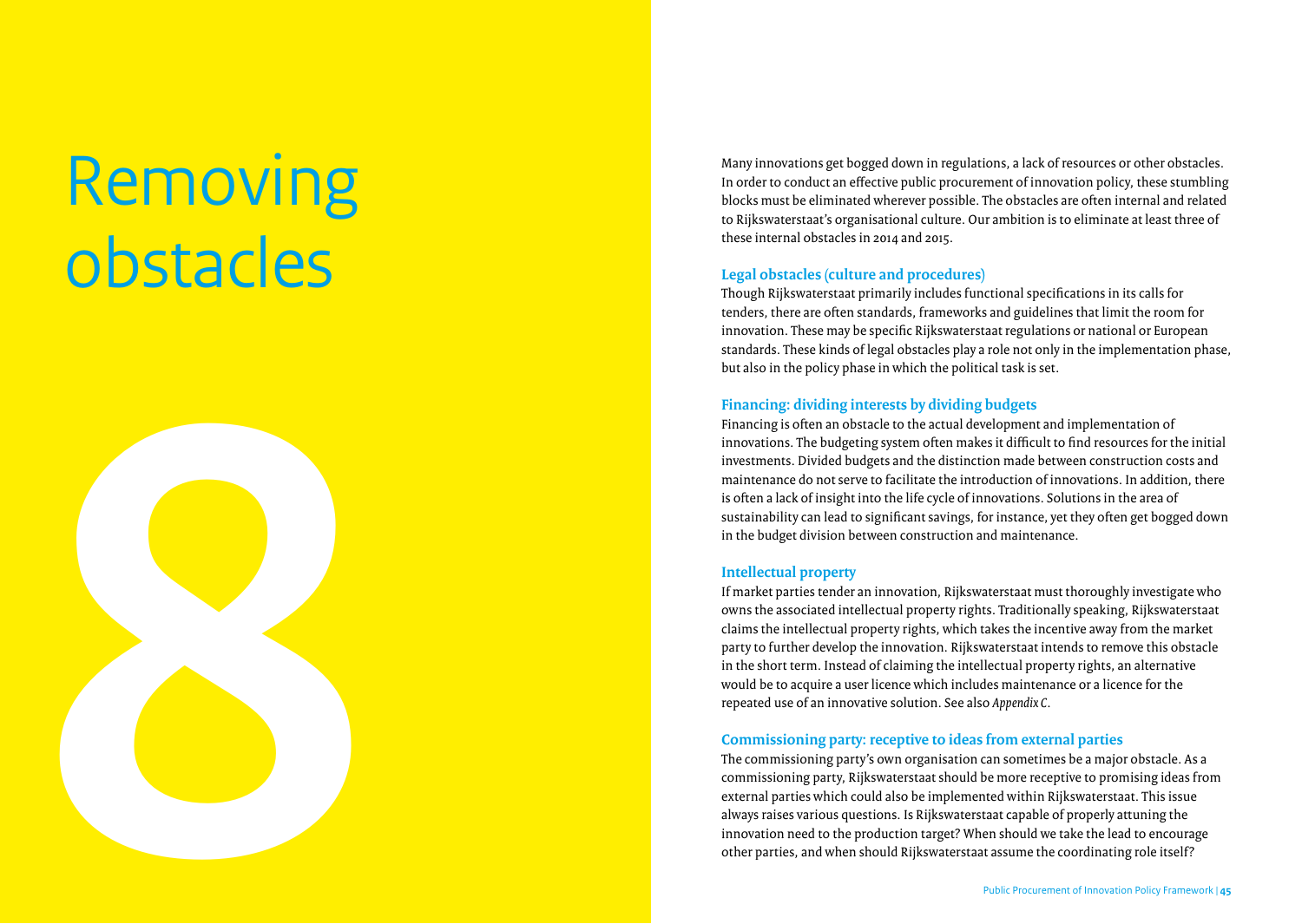### **Risk-avoidance: dealing with risks**

Uncertainty often poses a major obstacle to innovations. Accordingly, dealing with risks is an important condition for successful public procurement of innovation. How Rijkswaterstaat deals with risks, also after trials and tests, will be worked out in further detail in consultation with the Ministry of Economic Affairs (for example as part of the 'Urgent Innovation Procurement' programme). In certain situations, for instance, it is conceivable that Rijkswaterstaat would rely on guarantee schemes and risk funds.

### **Experimental space**

Many innovations do not get off the ground due to a lack of experimental space for test beds and testing, despite the fact that this space is often essential for demonstrating the added value of innovations. For this reason, Rijkswaterstaat is working on a new test vision which lays down the conditions for experimental space, pilot projects and test beds.

### Intellectual property

Traditionally speaking, Rijkswaterstaat claims the intellectual property rights, which takes the incentive away from the market party to further develop the innovation. Rijkswaterstaat intends to remove this obstacle in the short term.

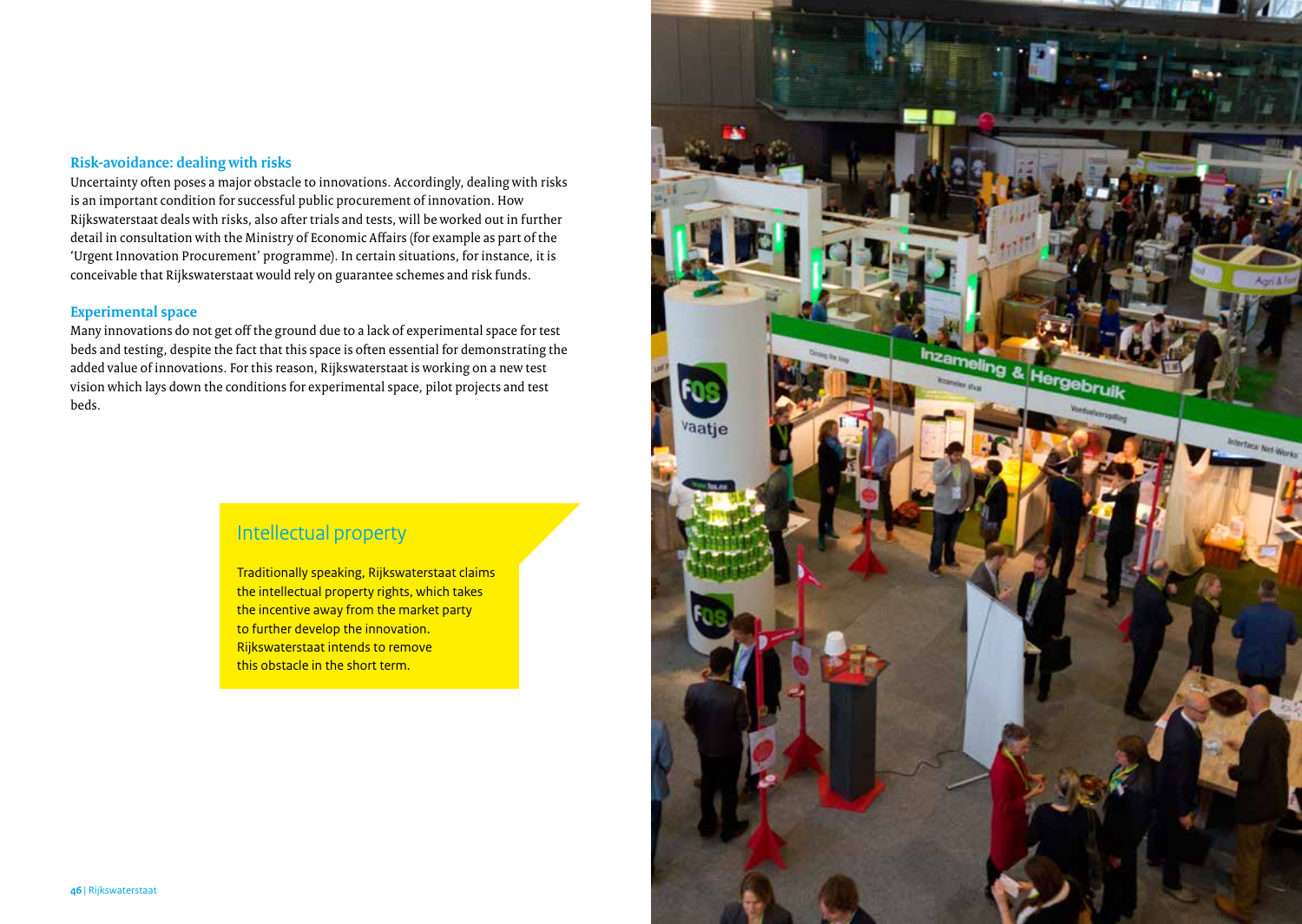# Funding and financing innovations **9**

In principle, innovations should ultimately pay for themselves. Each innovation initially requires an investment, but it should eventually provide added social value: a be er product for less money. However, since this outcome cannot be predicted for each innovation, management leadership and choices are necessary: leadership to exude confidence in the power of innovations and to create space for them – even when e fforts do not meet with immediate success; choices to determine which resources within the regular production should be freed up to be used for innovation; and choices to determine how Rijkswaterstaat will meet its best e ffort obligation of spending 2.5 percent of its total procurement budget on innovation.

### 9.1 Funding

Rijkswaterstaat can bankroll innovations in two ways. It can do so first of all by including them in the regular production budget. It is Rijkswaterstaat policy to encourage the creativity of market parties by issuing a request in the form of functional specifications and making a selection based on price and quality. This can produce clever solutions, process innovations or technical advances. It is di fficult to measure the financial scope of these innovations. In long-term contracts (DBFM contracts, service provision agreements or construction contracts), it is also possible to make agreements with the contractor regarding the use of innovations within the contract parameters. In this case it is possible to monitor which resources in the contract are used for innovation.

A second way of financing innovations is by setting aside a portion of the funds, which can then be deployed – in cooperation with other parties – to launch or encourage innovations. This is possible during di fferent phases of the innovation process, such as by means of an assignment, a pre-commercial path, a pilot project or a contest.

### 9.2 Forms of financing

The funds for procuring innovation usually come from the regular budget. Rijkswaterstaat may be confronted with innovations that call for a greater investment, but which in the long term could result in major savings (e.g. the implementation of new IT or savings on management and maintenance).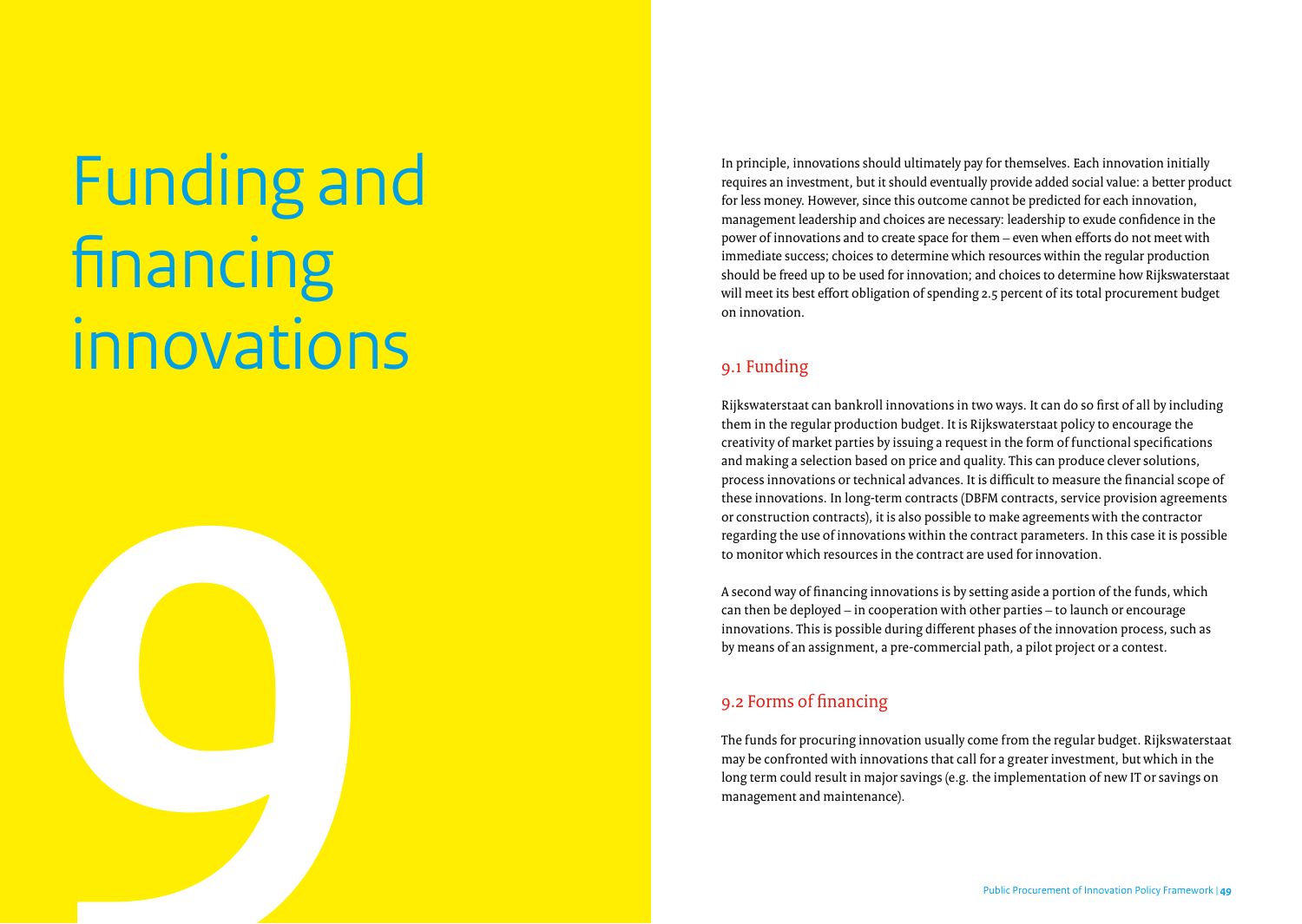Just like other public procurers, Rijkswaterstaat is obliged to spend 2.5 percent of its procurement budget on innovation (see also *section 9.4*). For Rijkswaterstaat, this is roughly EUR 100 million. The extent to which this amount is spent through regular procurement or separate avenues depends on the innovation need and a thorough consideration of the most suitable approach. There is also the possibility of relying on funds and financial instruments from other public authorities<sup>3</sup>, but these fall outside the scope of the best efforts obligation of 2.5 percent.

### 9.3 Rijkswaterstaat innovation fund

Rijkswaterstaat is exploring the possibility of setting up a special innovation fund. This fund would be established by public and private parties which make joint investments in potential innovations. These parties could include businesses, financial institutions, knowledge institutions and government bodies. As an investor, the innovation fund would share in not only the risks of a project, but also its potential benefits. The innovation fund is intended to be a revolving fund. The goal would be for the fund to earn back its investments in the long term. Investment would take place in accordance with clear standards and assessment criteria. If a project satisfies the standards set by the fund, it would receive financing under favourable conditions.

### 9.4 Measuring the best efforts obligation

To encourage innovation, the Dutch government expects each department to spend 2.5 percent of its total procurement budget on innovation. There are two ways to measure whether an organisation has met this best efforts obligation. The first is a qualitative measurement: the organisation's own performance in the area of public procurement of innovation is scored based on qualitative indicators, such as the extent of satisfying innovation needs or eliminating obstacles. Rijkswaterstaat, however, prefers the second method: a quantitative measurement. This means formulating a definition and assessment basis and then taking a baseline measurement (to be repeated each year thereafter). To come up with a good quantitative measuring method, Rijkswaterstaat wants to look at private sector experiences with measuring innovation efforts.



### Best efforts obligation

To encourage innovation, the Dutch government expects each department to spend 2.5 percent of its total procurement budget on innovation. Rijkswaterstaat intends to perform a quantitative measurement to determine whether it has met its best efforts obligation. To come up with a good quantitative measuring method, Rijkswaterstaat wants to look at private sector experiences with measuring innovation efforts.

**NAMES** 

<sup>3</sup> Examples of which include the Small Business Innovation Research programme (SBIR), innovation funds for small and medium-sized enterprises and EU innovation funds.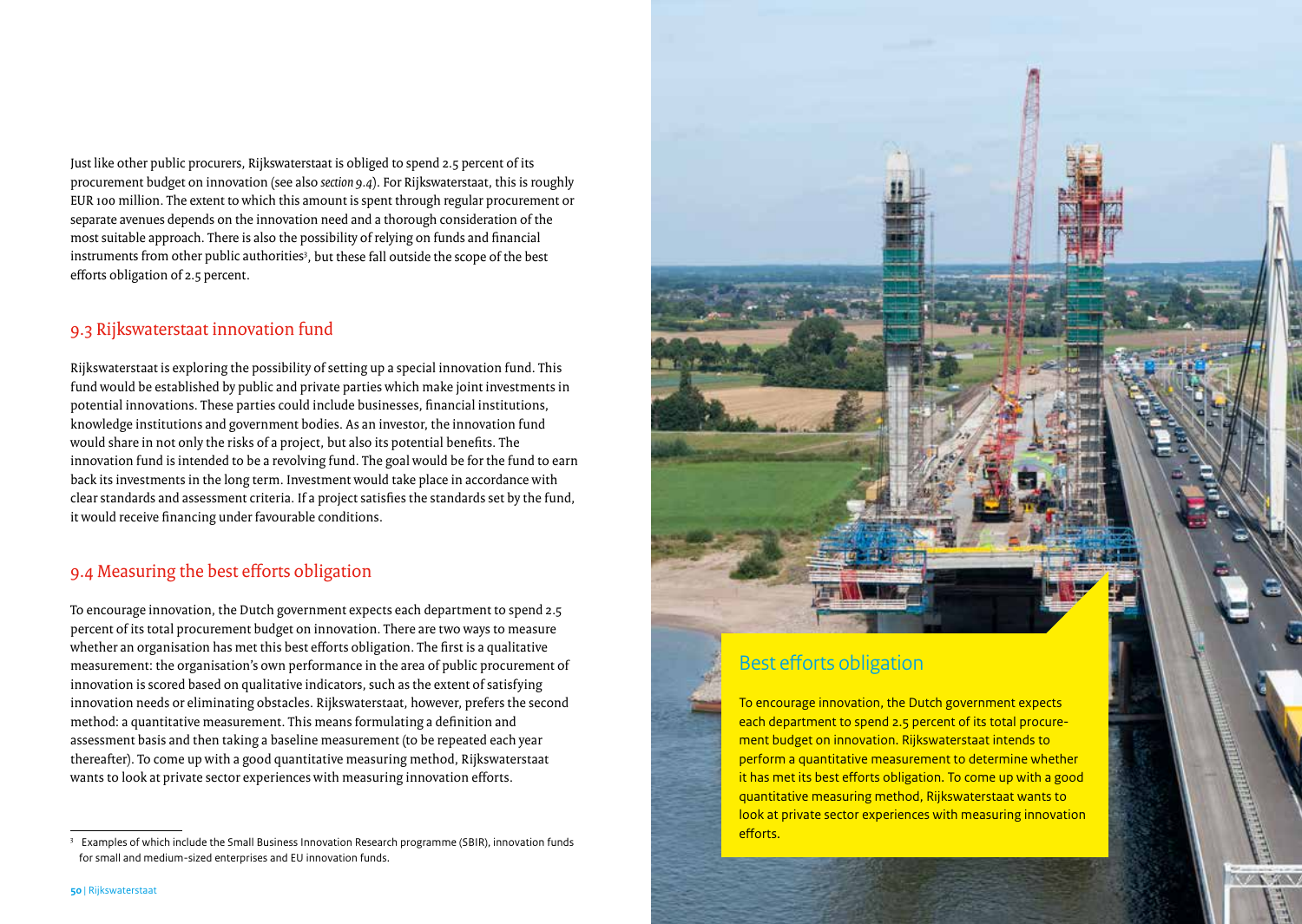# Organisation and development



The point of departure for public procurement of innovation is an administrative choice for innovations and the incorporation of these innovations into the organisational programme. Three aspects of this are important to Rijkswaterstaat:

- the Innovation Agenda and the actions resulting from it;
- the substantive choice and the role of Rijkswaterstaat;
- innovation as part of its regular programming.

### **The Innovation Agenda**

Rijkswaterstaat's Innovation Agenda is the result of collaboration between Rijkswaterstaat, knowledge institutions and market parties, which have jointly listed the innovation needs for the coming years. Some of these needs must be met in the short term, while others pertain to long-term projects such as the MultiWaterWerk programme, which focuses on modernising locks between 2020 and 2050.

### **The role of Rijkswaterstaat**

The Innovation Agenda itself does not provide an answer to the question of which role Rijkswaterstaat should play in the innovation process. This role will differ for each situation and will have to be reconsidered for each innovation. Broadly speaking, there are three options:

- Rijkswaterstaat takes the lead;
- Rijkswaterstaat stimulates market and knowledge parties;
- Rijkswaterstaat leaves it completely up to the market.

This sheds light on the need for capacity and resources for public procurement of innovation. The organisation must also continue to keep an eye out for new ideas beyond its own innovation needs: we will constantly be presented with new ideas that potentially bring added value to Rijkswaterstaat. These ideas should be subjected to a careful assessment based on the Innovation Agenda. This is another reason why it is important to periodically update the Innovation Agenda.

### **Integration into the programme**

The next step is to incorporate the innovation into the organisational programme. For Rijkswaterstaat, this is a relatively new, yet necessary development. Unnecessary waste will occur if innovation is not incorporated into the programming, especially in the face of a scarcity of resources and an extensive Innovation Agenda. At the same time, Rijkswaterstaat has to continue pursuing the production target with which it is tasked. A clear choice will have to be made: when are traditional solutions sufficient and when should we free up resources for innovation?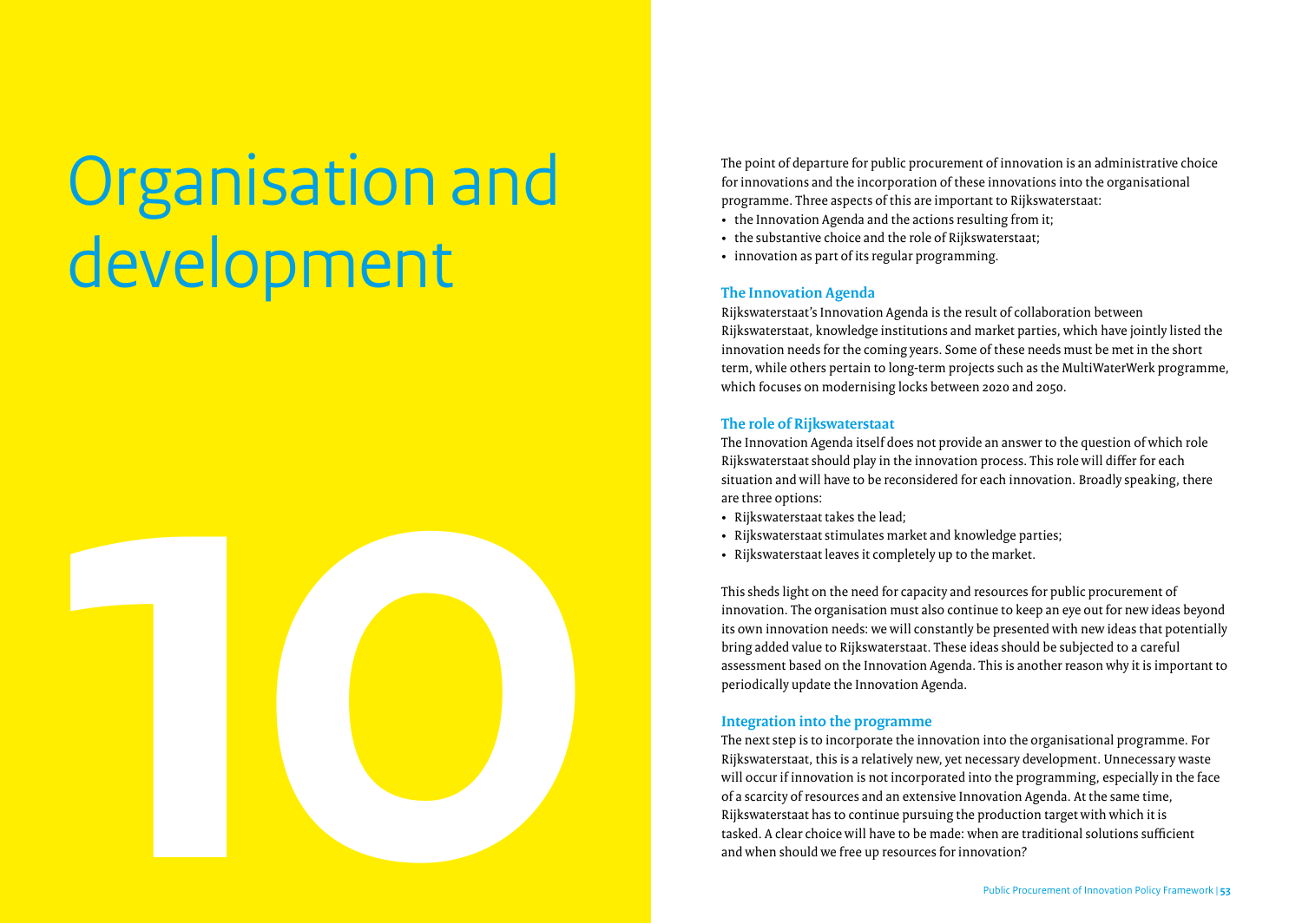### **Monitoring and evaluation**

Rijkswaterstaat will continue to closely monitor its own innovation process. This starts during the implementation of the various measures. After innovation projects have been selected, we can use T-reports, for instance, to keep track of the progress made and the agreed milestones. Once every two years, we also measure to what extent the innovation efforts have actually been incorporated into the primary process. Lastly, concrete agreements must also be monitored. In the corporate innovation programme, for example, an objective of ten innovations per year has been agreed upon.

In addition, Rijkswaterstaat regularly evaluates the progress of public procurement of innovation. Recurring evaluations concern:

- feedback to the Ministry of Economic Affairs on behalf of the study into public procurement of innovation in all government departments;
- the extent to which Rijkswaterstaat explores the possibility of incorporating room for innovation into contracts;
- the extent to which Rijkswaterstaat succeeds in eliminating obstacles to the procurement of innovation;
- the effectiveness and application of this policy framework (and the instruments contained in it);
- the human and financial resources that are spent on the procurement of innovation.

### **Training and culture**

Public procurement of innovation is carried out by people. As such, Rijkswaterstaat will continue to develop its organisation through specific training programmes which devote particular attention to Rijkswaterstaat's role as a commissioning party and project manager in innovation-oriented projects, and to the role of procurement officers and contract managers. These programmes also devote attention to the balance between risk management and opportunity management.

### Innovation Agenda

Rijkswaterstaat's Innovation Agenda is the result of collaboration between Rijkswaterstaat, knowledge institutions and market parties, which have jointly listed the innovation needs for the coming years.

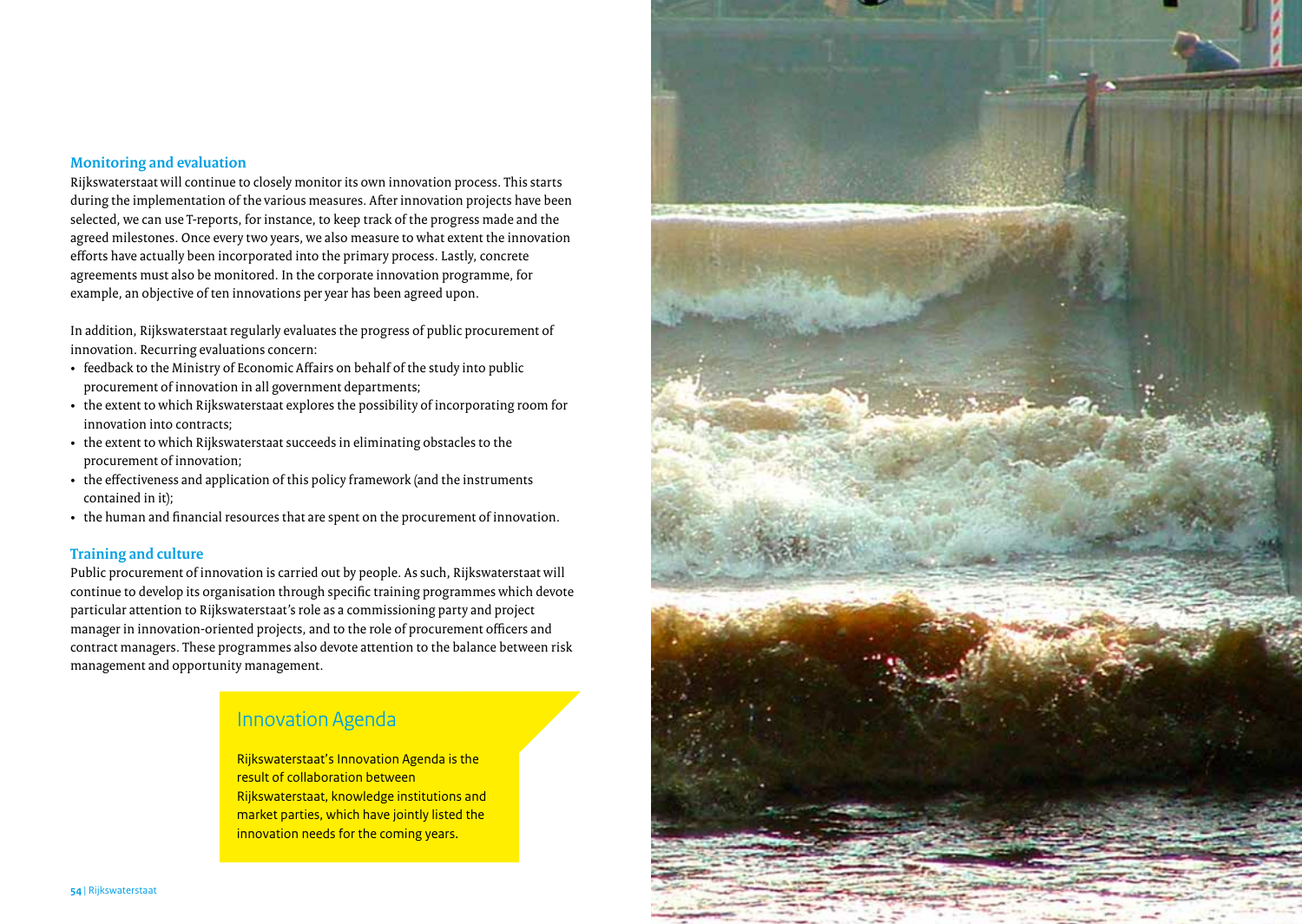# Appendices

### **Appendix A**

Decision flowchart for the Public procurement of innovation Market Approach

### **Appendix B**

Rijkswaterstaat as lead customer

### **Appendix C**

Intellectual property

### **Appendix D** Pre-commercial procurement

### Appendix A: Decision flowchart for the Public procurement of innovation Market Approach

To encourage innovation among market parties, it is important that Rijkswaterstaat provides room for innovation in contracts and legal frameworks. Rijkswaterstaat must therefore already start thinking at an early stage about the potential role of the market. The Decision flowchart for the Public procurement of innovation Market Approach (enclosed separately, see also chapter 6) helps project managers and procurement officers choose the proper market approach.

### **Phase 1: Definition phase**

The definition phase is the first phase of the process. During this phase, Rijkswaterstaat further specifies its own need and conducts an analysis of whether innovations are available based on this need.

### *Step 1A: Formulating the innovation need*

Describe the problem and the corresponding innovation need as clearly as possible. If already possible, indicate the phase of an innovation track (research, invention, designing and prototyping) in which the call for tenders will be made. If Rijkswaterstaat itself already has an innovative problem-solving approach (invention), describe this as best as possible. Set preconditions within which the solution must function, but also take into account such aspects as completion time and budget. If already possible during this phase, formulate an objective (in terms of functionality, flow, safety or costs) based on which the innovation can be evaluated.

### *Step 1B: Market analysis of innovations*

The second step is a market exploration of existing innovations in the Netherlands and abroad which provide a potential solution to Rijkswaterstaat's problem. This may include innovations from Rijkswaterstaat's own domain as well as from other sectors in the Netherlands and abroad. The market analysis can yield four outcomes which will be discussed in the next phase.

### **Phase 2: Research phase**

At the beginning of the research phase, there is an idea of whether innovations are available. The results of the market analysis are available. The market analysis can yield four outcomes which we will discuss below.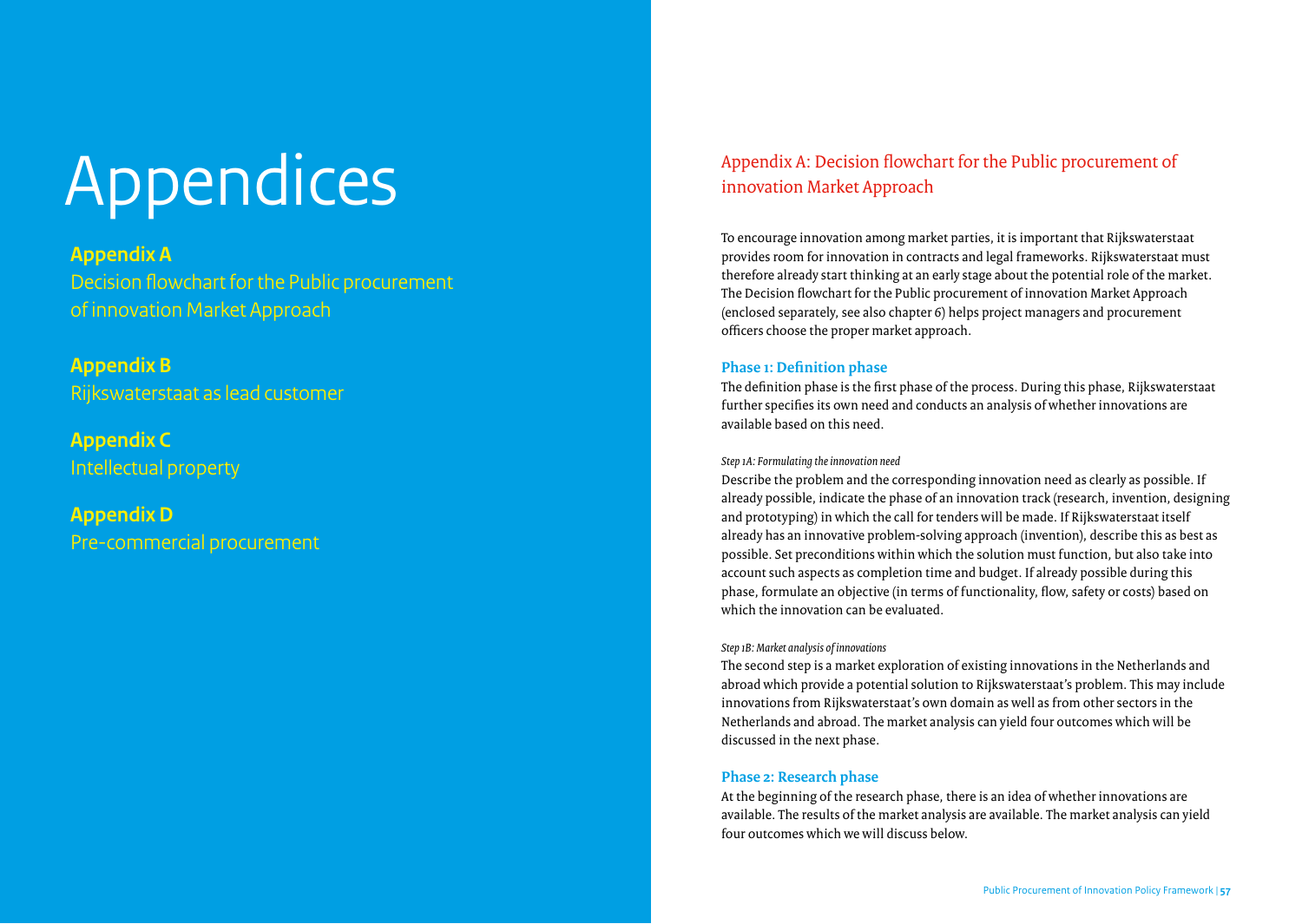*Step 2A: Existing innovations are found.*

One or more innovative solutions are present on the national or international market. Rijkswaterstaat investigates to what extent these innovations can provide a sufficient answer to a need at Rijkswaterstaat. If they do, the need is put on the market in the form of a regular tender. In formulating the functional specification request and determining the award criteria, explicit room is provided for bringing in the solutions found.

In the further investigation of the implementability, the following issues require attention:

- If an innovation comes from abroad, investigate whether the innovator is interested in also implementing the innovation in the Netherlands (itself, or through a licence).
- If so, what are the potential legal obstacles that have to be overcome in this process (including procurement law requirements4 )?
- If not, investigate whether it is possible to acquire a licence (and at what cost) to implement the innovation here, and survey Dutch companies whether they would be interested in a licence to implement the innovation.
- Investigate whether the innovation can be directly implemented within the organisation and procurement standards of Rijkswaterstaat:
- Can the innovation be directly implemented in the primary process of Rijkswaterstaat? Does the innovation fit in the chain in which it must function?
- Does the innovation fit within the contracts Rijkswaterstaat maintains? Are there obstacles within the procurement documents, technical documents or underlying technical standards?
- Are there any intellectual property rights associated with the innovation?
- What is the risk profile in the event that the innovation is directly implemented in the primary process?
- What opportunities arise if the innovation is directly included as part of a current procurement?

The further investigation into existing innovations can lead to two conclusions:

- 1 The innovation can be directly implemented in the primary process by means of a regular contract. Go to step 3A.
- 2 The innovation is not yet ready to be directly implemented in the primary process, but it is promising. Go to step 3B.

*Step 2B: No innovative solutions from the market are available, but the national or international market does have the knowledge and expertise to develop an innovative solution in time.*

No innovative solutions are yet available during this phase, but the national or international market does have the knowledge and expertise to develop an innovative solution in time. There is also a sufficient demand for these solutions. Rijkswaterstaat makes use of demand-driven innovation without itself participating in the innovation process (except for the testing and validation phase). This can take place in a pre-commercial setting.

In this phase, it is important to examine the following questions:

- What is the time frame for the development of the innovation in relation to Rijkswaterstaat's innovation need?
- What testing and validation facilities are needed and is there a role for Rijkswaterstaat in this?
- Are enough parties active to achieve a perfect market or is there a risk of a future vendor lock-in?
- How is the intellectual property arranged between the various market parties involved in the development?
- Does developing the innovation provide opportunities for the competitive position of the Netherlands?

The answers to these questions help in selecting the type of contract. The further development of an innovation can take place in either a competitive or pre-competitive setting.

*Step 2C: No innovative solutions from the market are available. The national and international markets do not have the knowledge or expertise to develop an innovative solution in time*

In this case, Rijkswaterstaat is faced with the choice of resorting to demand-driven innovation and participating in the innovation process (e.g. financially or through testing and validation). Rijkswaterstaat investigates whether there are other commissioning parties with the same need and attempts to pool demand as much as possible. This allows for sharing the development costs of the innovation. Rijkswaterstaat looks at other commissioning parties, as well as at what sister organisations in other countries and EU parties are doing. The preference is for an innovation that can be jointly developed, preferably in a pre-commercial setting where Rijkswaterstaat also has an interest in developing a market for the new knowledge. The innovation process is thus relatively open.

<sup>4</sup> The selection of a special innovation without competition must be done transparently to make it quite clear that the innovation is unique and is not also being offered by a competitor. The added value this innovation brings must also be clear. If an innovation has already proven its worth (e.g. for a water board, in another country), this makes it fairly easy for Rijkswaterstaat to determine what its added value is.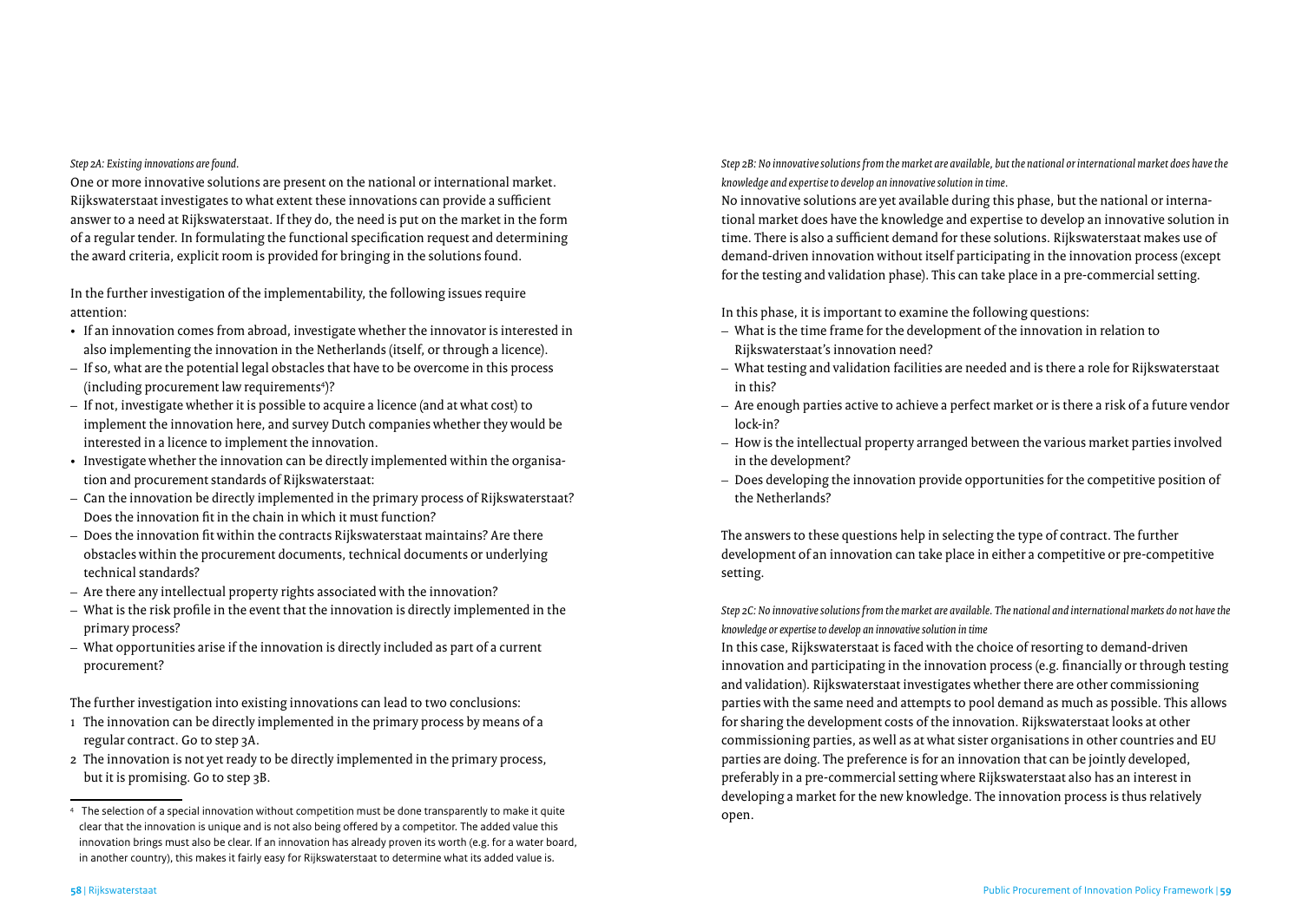In the follow-up to this phase, it is important to examine the following questions:

- What is necessary for transforming current knowledge into an innovation that can be implemented by the commissioning parties?
- What steps are necessary for achieving this and are testing and validation facilities necessary?
- How actively does Rijkswaterstaat participate in the various phases that are necessary?
- How is the intellectual property arranged between the various market parties involved in the development?
- How do we ultimately move from a pre-competitive development phase to a healthy market model, with choices for commissioning parties and healthy competition? What agreements already need to be made at this stage? Will there be enough demand to create a market?
- What agreements need to be made regarding intellectual property, licences and royalties?
- Does developing the innovation provide opportunities for strengthening the competitive position of the Netherlands?

*Step 2D: There is sufficient knowledge and expertise, but an insufficient demand to develop this knowledge* In this case, Rijkswaterstaat can take two courses of action. The first runs directly via procurement, with Rijkswaterstaat acting as the launch customer and preferably in cooperation with other parties. The second course of action is financing: setting up an innovation fund can lower the investment threshold and allow for sharing of future revenues (see section 9.3).

### *Step 2E: Researching possibilities of European cooperation and co-financing*

In Europe, there are many initiatives in the area of innovation. Rijkswaterstaat wants to participate in these as much as possible. Therefore, where possible, Rijkswaterstaat will conduct research into the possibilities of European cooperation and co-financing for innovation projects.

### **Phase 3: Procurement phase**

After the research phase has been successfully completed, the procurement phase can commence. During this phase, the type of contract is selected and the procurement is worked out in further detail.

*Step 3A: Procurement within the primary process*

If it was concluded during the research phase that the innovation can be purchased within the primary process, a number of contract types are available. These are discussed below.

*Regular integrated contract*. This is a regular purchase in accordance with Rijkswaterstaat's standard contracts. Through the most economically advantageous tender (MEAT) method, Rijkswaterstaat can grant extra points for innovative capacity in order to give those solutions a better chance of being selected. In principle, this procurement method is preferable, as it is the standard within Rijkswaterstaat. If innovation is procured in this way, it is best to also explicitly include it in the project scope, the procurement plan and the procurement documents.

R*egular contract with bonus package.* In this variant, the innovation does not fall within the basic scope of the procurement, but the commissioning party announces a bonus in terms of monetary value. Tenderers can decide themselves whether they want to submit a tender for the bonus package. This contract type is particularly appropriate when the innovation is desired but only a limited budget is available for it. There should also be synergy benefits with the regular procurement.

*Early market approach.* An early market approach is particularly interesting with respect to infrastructural projects with opportunities in the surrounding area or opportunities for market parties. To truly give tenderers more room for submitting innovative solutions, it is important to involve contractors in the project at an early stage. They will only present their real ideas once they know for sure that these ideas will be considered in the final award decision.

*Maintenance phase: flexibility in contract relationship.* In the case of long-term contracts, it cannot yet be ascertained at the moment of procurement which innovations will become available during the contract period. By incorporating flexibility into the contract relationship, the commissioning party and contractor make agreements in advance as to how they want to make use of opportunities for innovation during the contract period.

After a procurement method has been selected, it can be incorporated into the procurement plan and the contract documents. The further procurement takes place in accordance with the regular process within Rijkswaterstaat.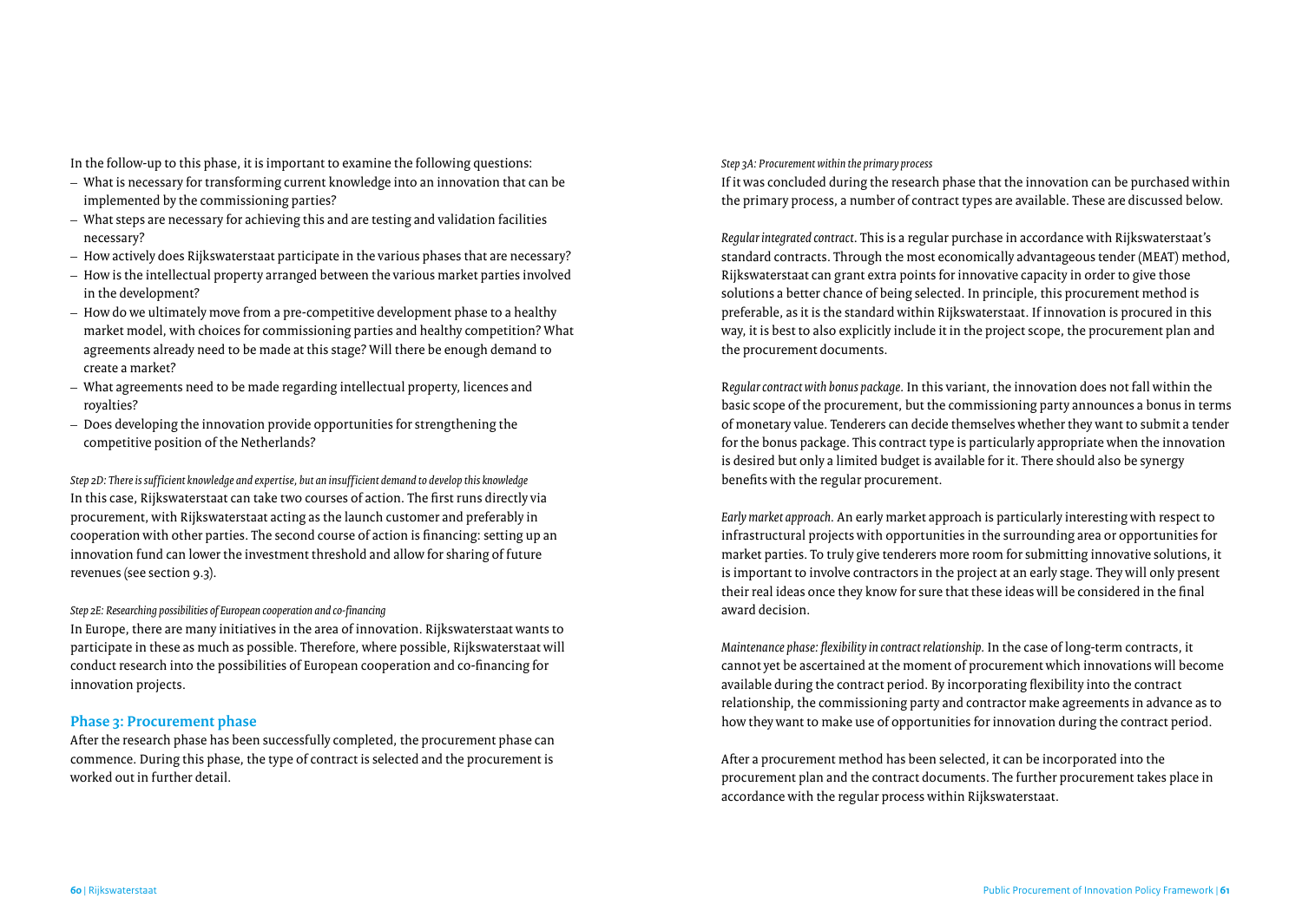*Step 3B: Procurement by means of innovation-oriented contract types*

If it is determined in the research phase that no suitable innovations are available, but the expertise to develop them does exist, Rijkswaterstaat can opt for an innovation-oriented approach aimed at producing implementable innovations.

Four contract types are available for this within the policy framework, but considerable variation within these is possible. Project managers and procurers who want to work with these types of contract are advised to do so in consultation with the national procurement and innovation sections.

*Pilot or testbed*. A pilot or testbed is most appropriate when innovations that are available still need to be tested and validated. The creation of experimental space also falls under this contract type. Rijkswaterstaat is currently working on a new test vision which lays down the conditions for pilots and test beds. This type of contract is not only suitable for projects, as it can also be implemented at the programme level, thereby connecting a test bed to a multiple programme target.

*Contests*. Contests challenge market parties to come up with a solution to a problem, with the best solution ultimately being implemented in a project. In this way, the contest comes very close to the primary process. A successful contest requires good planning regarding the path to ultimate implementation. Things to take into consideration are procurement law requirements and dealing with intellectual property among the participants.

*Pre-commercial procurement*. Pre-commercial procurement is a preparatory stage during which the risks associated with an innovative solution can be eliminated before the commissioning party purchases and commercially implements it. Pre-commercial procurement is most appropriate when Rijkswaterstaat uses a structured method to have market parties develop innovations for subsequent purchase. Pre-commercial procurement (PCP, see Appendix D) is the best known form of pre-commercial purchasing.

*Alliance or partnering contract*. These contract types are used for innovations that involve considerable uncertainty or for which it is difficult to quantify risks or attribute them to one party. Alliance or partnering is also a possible form of cooperation in complex environments in which an innovation must function in a complex chain.

### *Contract*

The contract types described above are generic choices that must be worked out in specific detail within the procurement domain in which the innovation takes place. In addition, other contract types may be common in certain procurement domains. Project managers and procurement officers who want to work with these contract types are advised to contact their procurement board.

### *Intellectual property*

When drawing up a contract, lay down the risk distribution clearly and make agreements regarding the intellectual property. Especially when Rijkswaterstaat has already described a problem-solving approach, it is important to clearly state which intellectual property belongs to Rijkswaterstaat and which intellectual property belongs to the contractor. Also ensure that Rijkswaterstaat possesses the usage rights for repeated use of the innovation.

### **Phase 4: Implementation phase**

During the implementation phase, the purchase is effected and the innovation or innovation project is implemented.

### **Phase 5: Evaluation phase**

The last step is the evaluation phase. This is a phase that receives relatively little attention, even though it is crucial for implementing the innovation in the primary process. The evaluation should at least include the following questions:

- Does the innovation satisfy the innovation need as formulated in step 1A?
- What is the added value of the innovation in terms of functionality, flow, safety or costs?
- Is the innovation sufficiently developed and stable to broadly implement it in Rijkswaterstaat's primary process?
- If so, what is needed to safeguard the innovation in the primary process?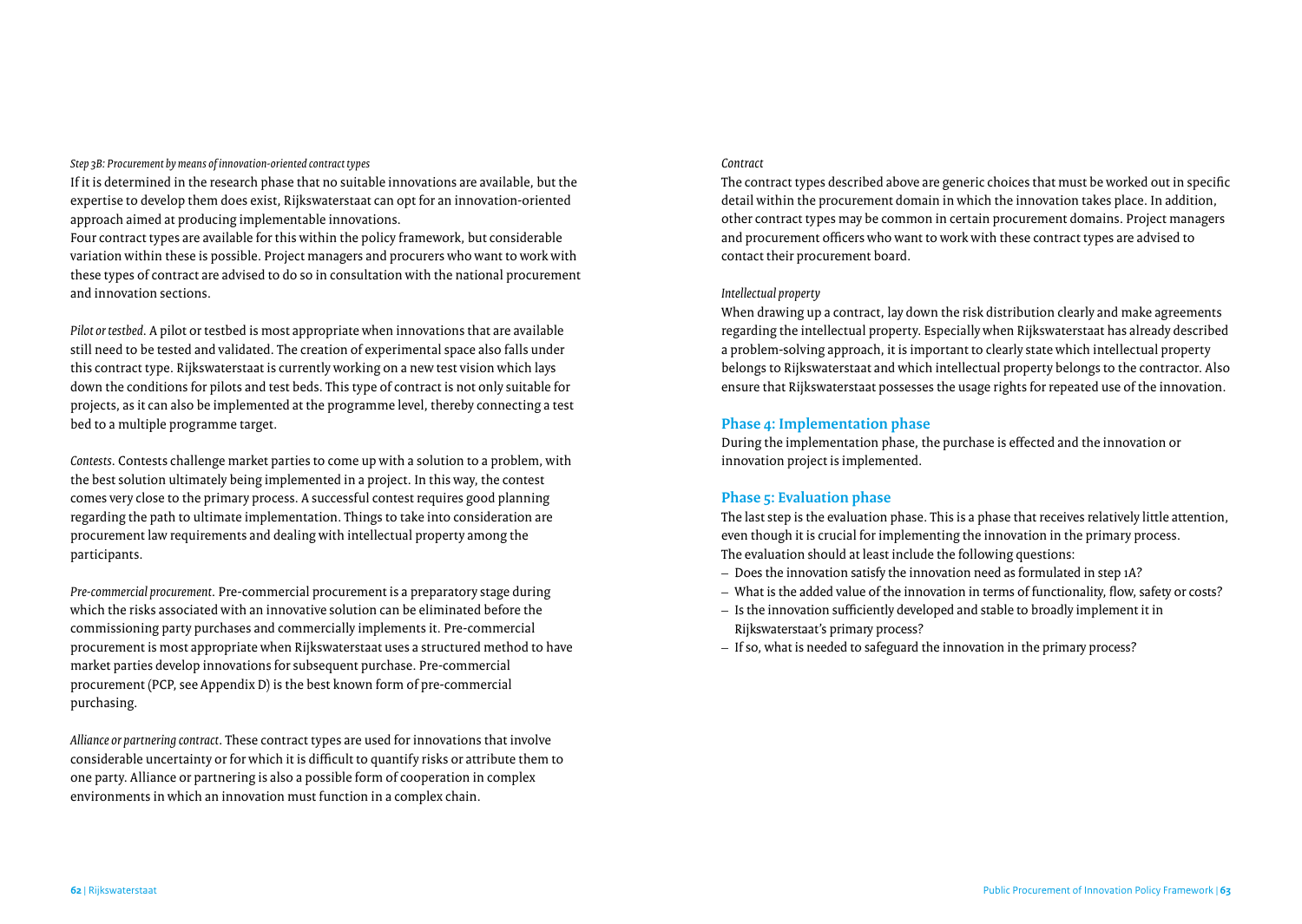### Appendix B: Rijkswaterstaat as lead customer

There are three ways Rijkswaterstaat can be approached:

- 1 To participate in the development of an innovation: there is an invention with potential that must be developed into an innovation. Rijkswaterstaat is asked to participate by contributing both human and financial resources.
- 2 To test an innovation that has been developed: Rijkswaterstaat is asked to make part of the Rijkswaterstaat networks or testing facilities available in order to test the practicability of the innovation that has been developed by the business sector.
- 3 To perform an assignment for implementing an innovation: Rijkswaterstaat is approached by a company or consortium to implement their innovation in one of Rijkswaterstaat's networks.

In each of these approaches, Rijkswaterstaat is beholden to European tendering legislation or competition legislation. This means that it must be transparent in its selection of the project or product for which it can act as lead customer. Before Rijkswaterstaat responds to any of the three approaches, the following questions must be answered:

- *1. Does the invention or innovation provide a solution to the problem at Rijkswaterstaat and does it provide clear added val*ue?
- a. **No**: Rijkswaterstaat is not interested and will not participate, perform an assignment or make facilities available for testing.
- b. **Yes**: continue to question 2.
- *2. Are there any other innovations on the market that provide a solution or answer? Are these parties also interested in financial or technical assistance or an assignment from Rijkswaterstaat?*
- a. **No**: continue to question 3.

### b. **Yes**:

- i. *Invention*: is it useful for Rijkswaterstaat to start a pre-commercial procurement (PCP) procedure?
- 1. *Yes:* start PCP procedure.
- 2. *No:* no interest from other parties, for instance.
- ii. *Testing:* do the other parties also have a need for testing facilities (i.e. preventing unfair competition)?
- iii. *Implementation:* is there a particular Rijkswaterstaat project in which the innovation can be implemented?
- *3. Are there any market parties with the knowledge and expertise (and desire) to develop an innovation or solution in the short term?*
- a. **No**: Rijkswaterstaat can participate in the development of the innovation (e.g. as part of an alliance) or make testing facilities available or commission work (privately, reported to Brussels).
- b. **Yes**: Rijkswaterstaat starts:
- i. *A PCP:* parties that do not have a solution/idea at present are given the opportunity to quickly develop one.
- ii. *A testing programme:* this gives the parties that do not have a solution at present the space for testing later on.
- iii. *A public procurement procedure:* all interested parties can submit a tender.

Precondition for participation: to prevent the participating parties from acquiring a monopoly position, Rijkswaterstaat will have to share the outcomes with other interested parties. This must be laid down in the agreement with the selected market party or consortium.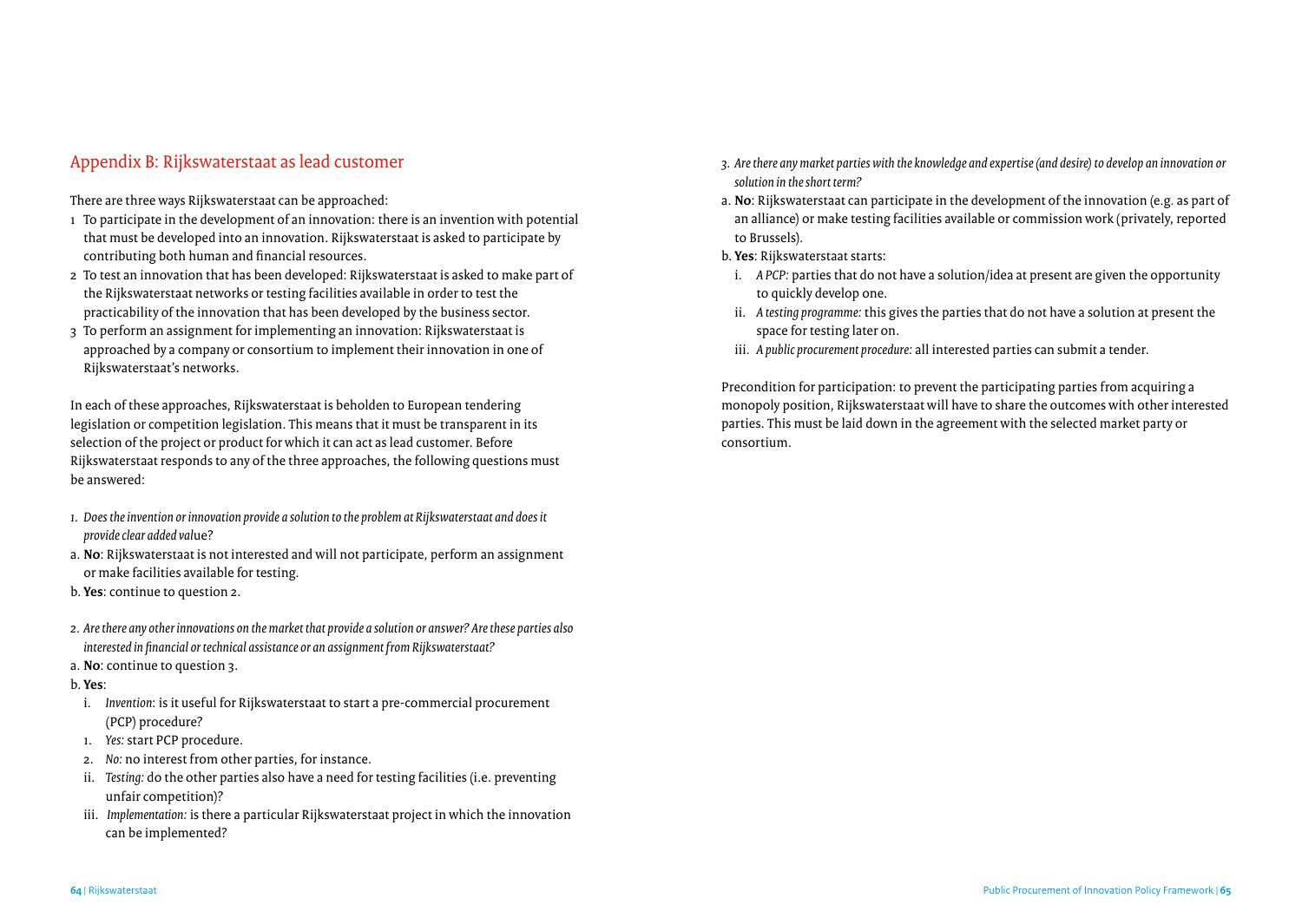### Appendix C: Intellectual property

On 1 November 2007, Rijkswaterstaat, Bouwend Nederland, NL-Ingenieurs, Agentschap NL and CROW (administrator of the Uniform Administrative Conditions for the Formulation of Integrated Contracts 2005, 'UAVgc 2005') signed the Intellectual Property Covenant. This covenant seeks to promote innovation by better protecting the intellectual property of contractors. The covenant was drawn up by a working group. The result consists of a proposal to amend the section on intellectual property in the UAVgc 2011 and an approach for taking intellectual property into account upon submission of tenders.

### **Licence instead of intellectual property**

The covenant provides that from this point onward, the commissioning party shall be given a licence instead of intellectual property rights. The licence will give the commissioning party the right to freely maintain or change the work. When the commissioning party repeats the work, it must pay royalties to the contractor.

In this way, the contractor, as the owner of the intellectual property rights, retains the ability to provide the particular component to other commissioning parties exclusively, and in so doing generate revenue. This allows the contractor to spread development costs over several assignments or commissioning parties and offer its innovation at a more competitive price. In addition, a market for development can arise because it is now profitable to focus solely on development and earn money through royalties.

Incidentally, arranging royalties for repeated use in a tender will cause a complication from a procurement law perspective. In tendering, there is an inverse correlation between the submission price and the royalty (a high royalty for repeated use enables the contractor to tender at a lower price). It has taken time to develop a solution for this problem.

### **Clear agreements in advance**

Rijkswaterstaat approaches each tendering procedure from the same point of departure: clear agreements in advance. In concrete terms, this means that a tenderer or contractor who plans to implement a component for which he owns the intellectual property rights must notify the commissioning party of this as early as possible or in any case prior to the implementation. The commissioning party can then determine in advance whether or not to accept the implementation. The commissioning party and contractor can also agree in advance on the royalties that the former will owe the latter for repeated use.

If the contractor fails to notify the commissioning party in advance, the commissioning party receives a licence for repeated use without owing any royalties. This can be particularly important for preventing the contractor from acquiring a monopoly position if no alternatives to the particular component are available on the market. The dra provisions also contain an anti-abuse provision: the commissioning party cannot abuse its right if it has obtained it 'accidentally'.

### **Knowledge and information services**

With respect to knowledge and information services, it is not necessary to claim the intellectual property, but it is wise to stay alert. Both R&D and information services pertain to 'something that isn't there yet'. And if 'that which is not there' must be changed later on repeatedly at no small cost because we are the only notable commissioning party (demand monopoly), an open licence model is less appropriate. Therefore, for modifications primarily used only by Rijkswaterstaat, we prefer to own or share the intellectual property. In certain situations, knowledge that has been specially developed for Rijkswaterstaat can be issued under licence, with or without the right to change it. This makes it more attractive to suppliers. It does require separate administration, however, but the benefit is that there are no obstacles or high costs due to Rijkswaterstaat not having the intellectual property.5

When making choices with respect to intellectual property, consider:

- whether the requested solution can be used (and improved) widely;
- whether the product can also be sold to other customers by the entrepreneur;
- whether there might be any surprises in store.

<sup>5</sup> The new European directive regarding the awarding of government contracts (COM2011 896) assumes (in Article 29) that, after each phase, the commissioning party may decide to terminate the innovation partnership and launch a new tendering procedure for the remaining phases, provided that it has acquired the relevant intellectual property rights.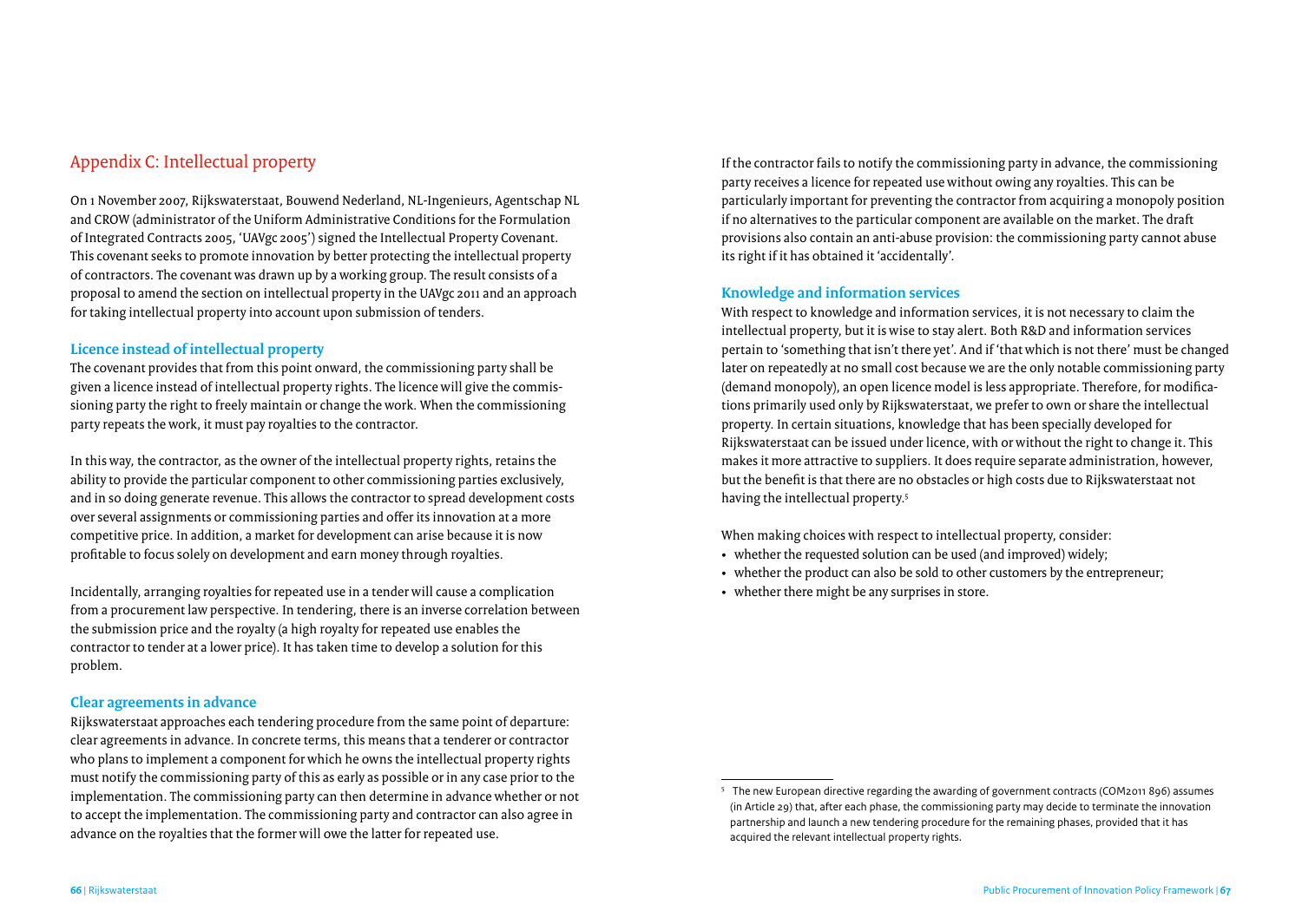### Appendix D: Pre-commercial procurement (PCP)

Pre-commercial procurement is a preparatory stage during which the risks associated with an innovative solution can be eliminated before the commissioning party purchases and commercially applies that solution. It is important to clearly define the start and end of the pre-commercial procurement phase. It is also important to ensure an open and level playing field so that all interested companies will have the opportunity to participate.

Pre-commercial procurement (PCP) is the best known form of pre-commercial purchasing. PCP is used by Rijkswaterstaat in the CHARM project (in cooperation with the Highways Agency and with the support of the EU). The BIM and Beter Benutten projects also work with a PCP procedure.

The PCP process consists of three phases during which companies are expected to produce various interim deliverables (solution proposal, prototyping, testing). Based on the preset criteria, Rijkswaterstaat determines whether a company can move on to the next phase. There is a cap on the compensation a company can receive per phase. Solutions that pass the testing phase can compete for construction or maintenance assignments. The companies in question no longer have to demonstrate that their solutions work and instead can refer to the PCP. Companies that submitted a solution but did not participate will have to demonstrate the usefulness of their solution.



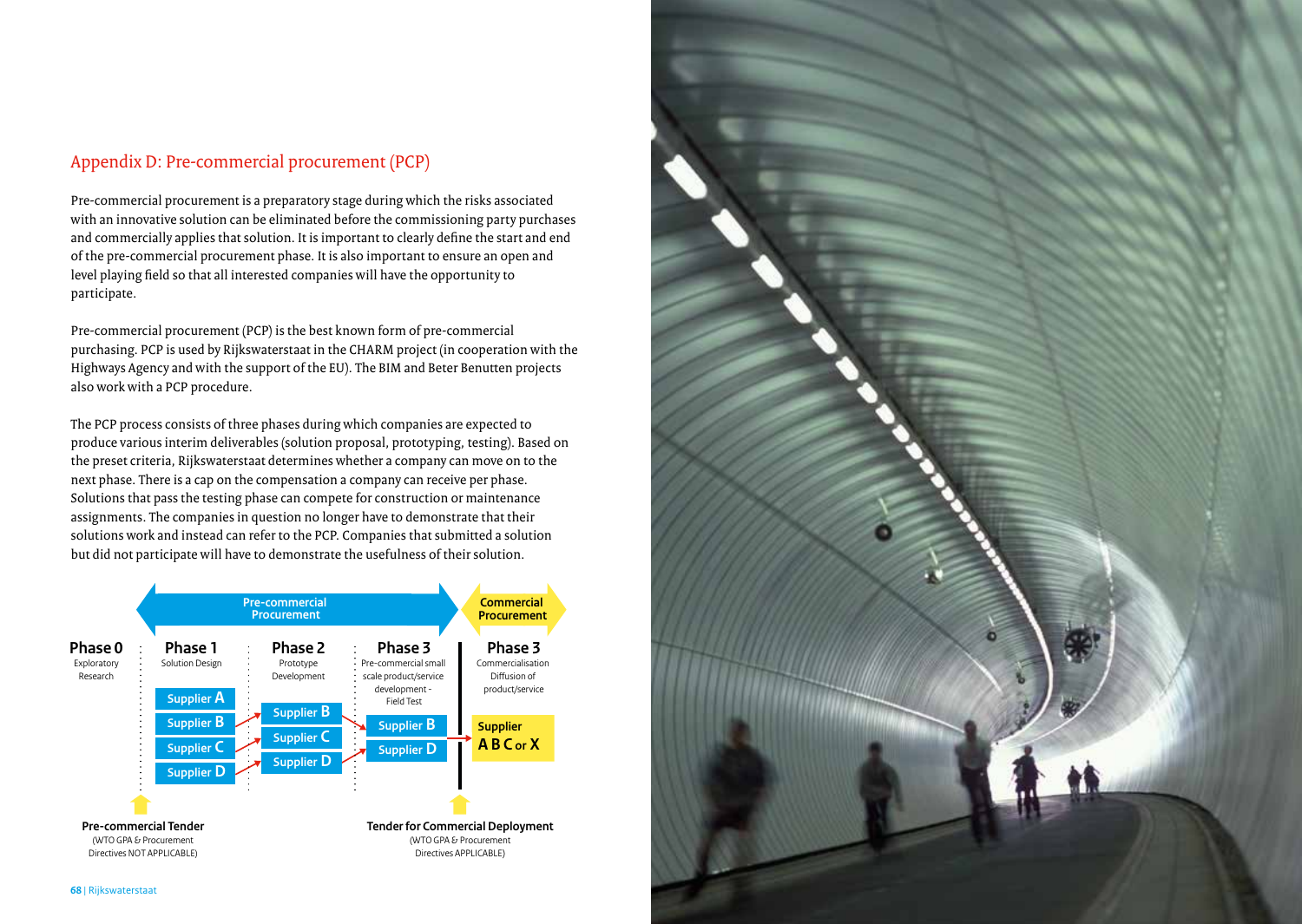### *Working together &*  Rijkswaterstaat

Rijkswaterstaat's main objective is to improve accessibility, liveability and safety in the Netherlands, and to achieve this we work with other public authorities, business partners, knowledge-based institutions and civil society organisations. This collaboration is increasingly important due to the growing complexity of infrastructure projects in the densely populated Netherlands and this requires smart solutions, shared knowledge and continual innovation. Client and contractor need to work together, as much as possible, as professional partners with a common goal.

### **www.rijkswaterstaat.nl/en**

### Public Procurement of Innovation Policy Framework Key points

Rijkswaterstaat aims to mobilise partners in particular, in order to bring in knowledge and innovations.

The need for innovation is not always compatible with the desire to complete projects on time, within the budget and without taking too many risks. Innovation is inherently risky and requires room for experimentation. To innovate, one must accept the possibility of failure.

A vision on future social demands or technical requirements is necessary to bring Rijkswaterstaat's innovation needs into sharper focus. Without this vision, every innovation sounds

interesting, but not much can be said about its usefulness.

Effective innovation policy calls for professional employees who are able to connect Rijkswaterstaat's core tasks to developments in the (knowledge) network society.

New cooperation arrangements with market parties and knowledge institutions are necessary for coming up with new solutions.

Research and development require investments, so major innovations should not be expected in a regular call for tenders.